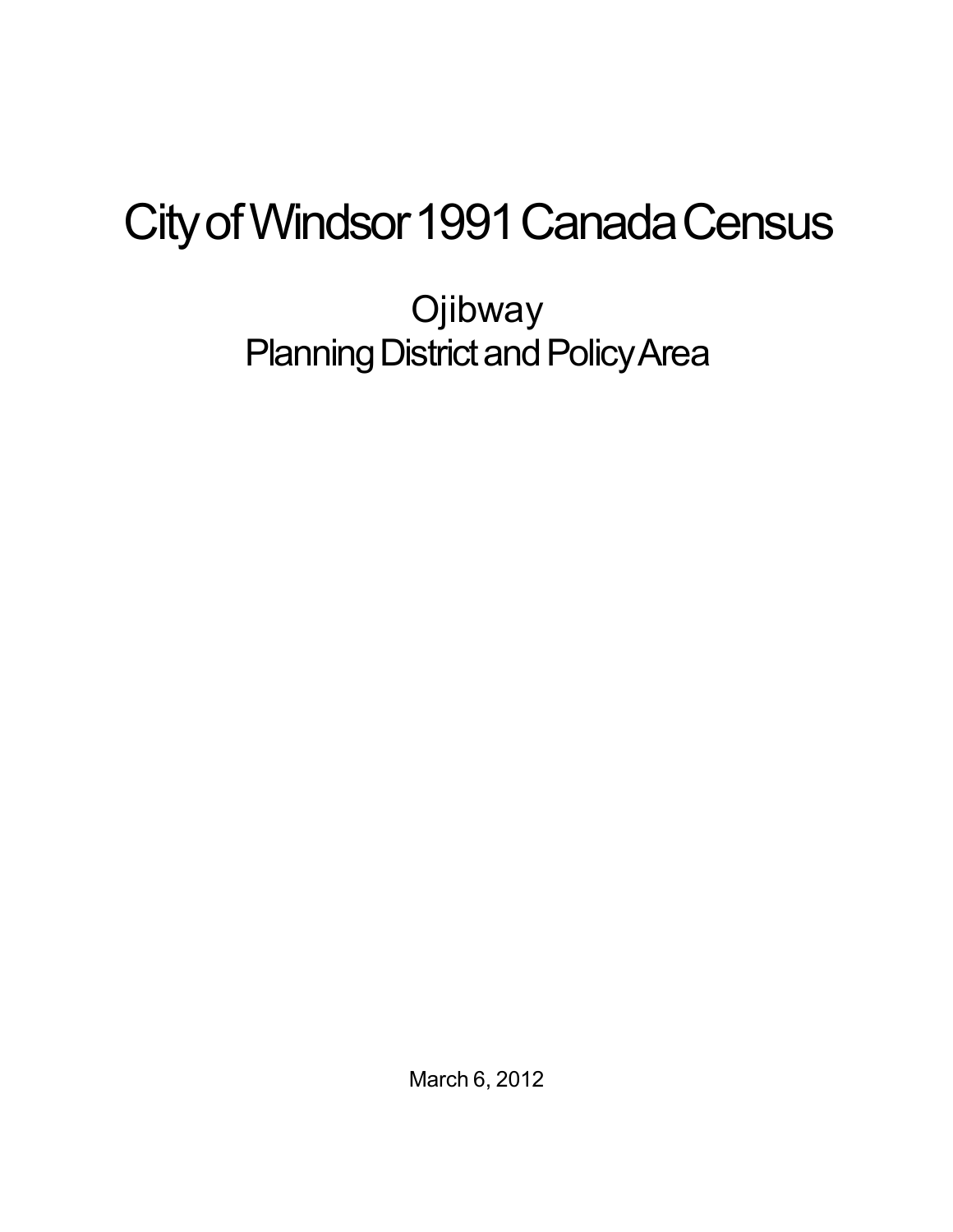## **Table of Contents**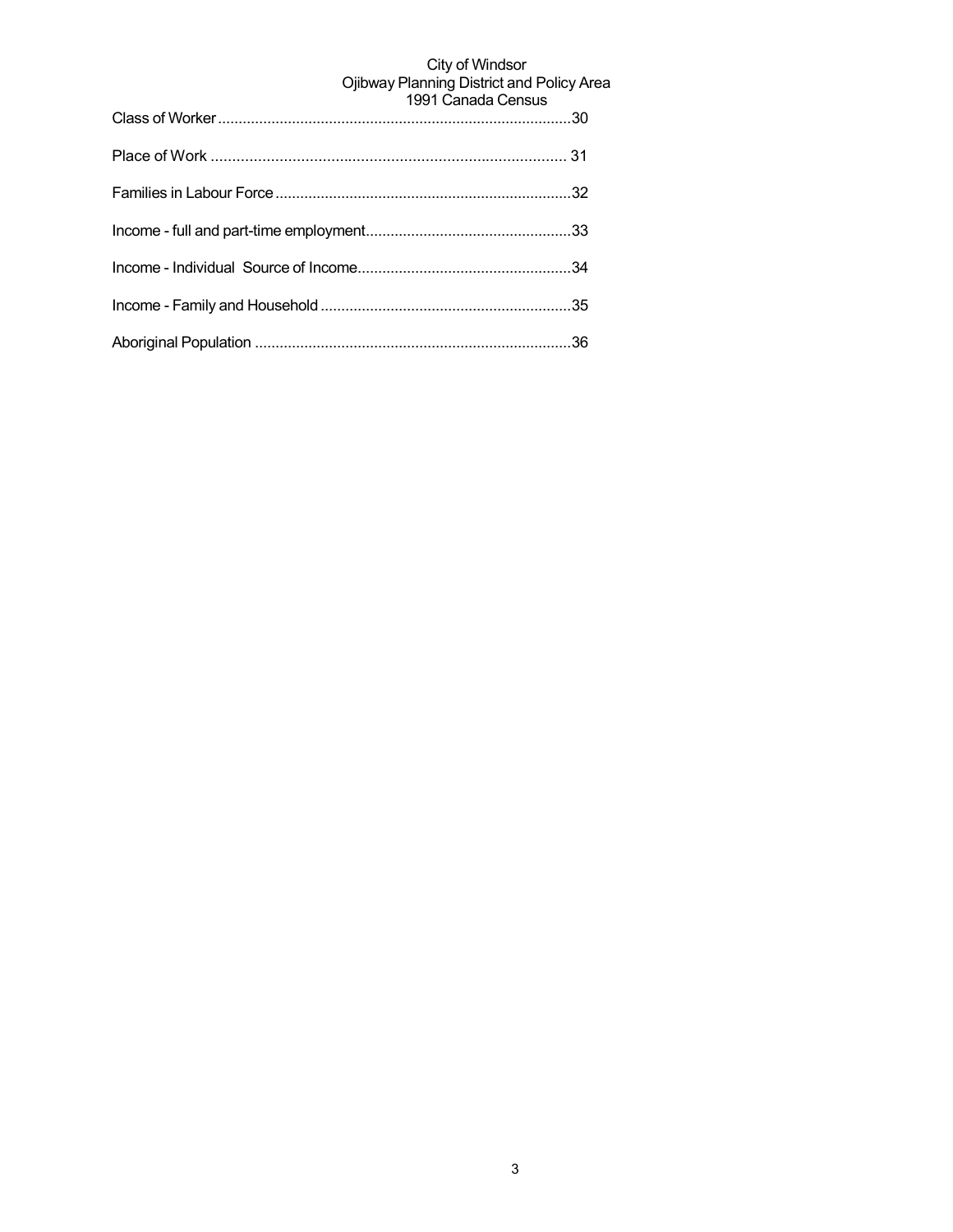## Census Summary

| <b>Census Summary</b>                                 | <b>Ojibway</b> |            |
|-------------------------------------------------------|----------------|------------|
| Total Population where census data are available      |                | 895 % base |
|                                                       |                |            |
| <b>Males</b>                                          | 455            | 51%        |
| <b>Females</b>                                        | 440            | 49%        |
| 0 to 4 years                                          | 80             | 9%         |
| 5 to 19 years                                         | 185            | 21%        |
| 20 to 24 years                                        | 75             | 8%         |
| 25 to 34 years                                        | 190            | 21%        |
| 35 to 44 years                                        | 135            | 15%        |
| 45 to 54 years                                        | 100            | 11%        |
| 55 to 64 years<br>65 to 74 years                      | 80<br>55       | 9%<br>6%   |
| 75 years and over                                     | 30             | 3%         |
|                                                       |                |            |
| Average age                                           | 35.1           |            |
| <b>Total census families</b>                          |                | 270 % base |
| <u>Average persons per family</u>                     | 2.8            |            |
|                                                       |                |            |
| <b>Husband-wife families</b>                          | 220            | 81%        |
| No children at home                                   | 95             | 35%        |
| With children at home                                 | 115            | 43%        |
| Lone-parent families<br><b>Total children at home</b> | 50             | 19%        |
|                                                       | 290            |            |
| Average children per family                           | 1.1            |            |
| <b>Private households</b>                             | 350            |            |
| Persons in private households                         | 895            |            |
| Average persons per household                         | 2.6            |            |
| Average household income                              | \$36,886       |            |
| Occupied dwellings where census data available        |                | 345 % base |
| <b>Owned dwellings</b>                                | 235            | 68%        |
| <b>Average value</b>                                  | \$101,491      |            |
| <b>Rented dwellings</b>                               | 115            | 33%        |
| <b>Average rent</b>                                   | \$482          |            |
| Single detached houses                                | 250            | 72%        |
| Semi-detached/row/duplexes                            | 30             | 9%         |
| <b>Apartments</b>                                     | 80             | 23%        |
| Other types of dwelling                               | 0              | 0%         |
| Actual (unsuppressed) data:                           |                |            |
| <b>Total Population</b>                               | 899            |            |
| <b>Total Dwellings</b>                                | 353            |            |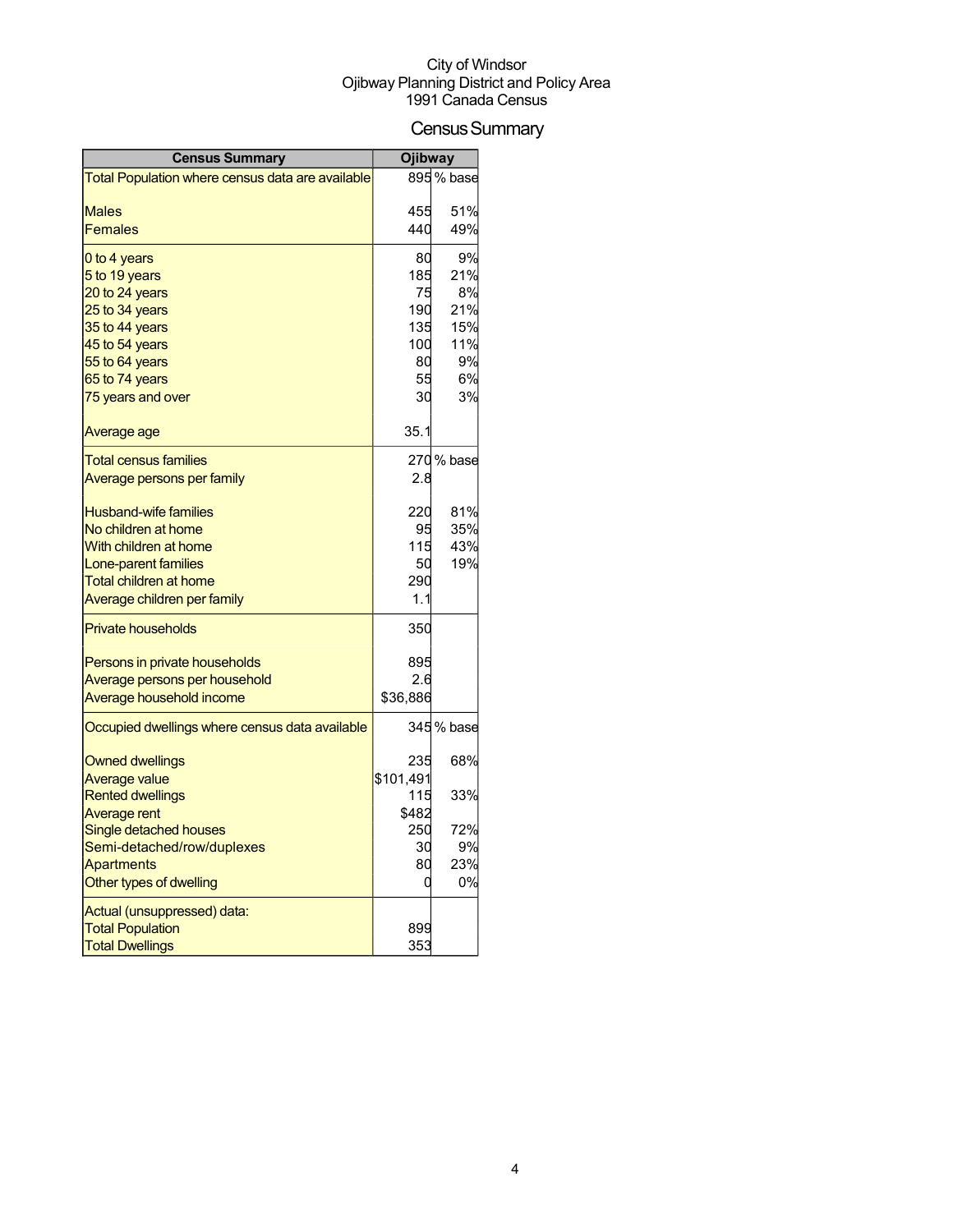## Population By Age

| <b>Population By Age</b>            | <b>Ojibway</b> |            |
|-------------------------------------|----------------|------------|
| <b>Total population</b>             |                | 895 % base |
| Average age of population           | 35.1           |            |
| By age:                             |                |            |
| 0 to 4 years                        | 80             | 9%         |
| 5 to 9 years                        | 60             | 7%         |
| 10 to 14 years                      | 60             | 7%         |
| 15 to 19 years                      | 65             | 7%         |
| 20 to 24 years                      | 75             | 8%         |
| 25 to 34 years                      | 190            | 21%        |
| 35 to 44 years                      | 135            | 15%        |
| 45 to 54 years                      | 100            | 11%        |
| 55 to 64 years                      | 80             | 9%         |
| 65 to 74 years                      | 55             | 6%         |
| 75 years and over                   | 30             | 3%         |
| By age - detailed:                  |                |            |
| 0 to 4 years                        | 80             | 9%         |
| 5 to 9 years                        | 60             | 7%         |
| 10 to 14 years                      | 60             | 7%         |
| 15 years                            | 15             | 2%         |
| 16 years                            | 10             | $1\%$      |
| 17 years                            | 15             | 2%         |
| 18 to 19 years                      | 25             | 3%         |
| 20 to 24 years                      | 75             | 8%         |
| 25 to 29 years                      | 95             | 11%        |
| 30 to 34 years                      | 95             | 11%        |
| 35 to 39 years                      | 85             | 9%         |
| 40 to 44 years                      | 50             | 6%         |
| 45 to 49 years                      | 40             | 4%         |
| 50 to 54 years                      | 60             | 7%         |
| 55 to 59 years                      | 45             | 5%         |
| 60 to 64 years                      | 35             | 4%         |
| 65 to 74 years                      | 55             | 6%         |
| 75 to 84 years                      | 25             | 3%         |
| 85 years and over                   | 5              | 1%         |
| 18 years and over                   | 670            | 75%        |
| Average age, 18 years and over 43.8 |                |            |
| 65 years and over                   | 85             | 9%         |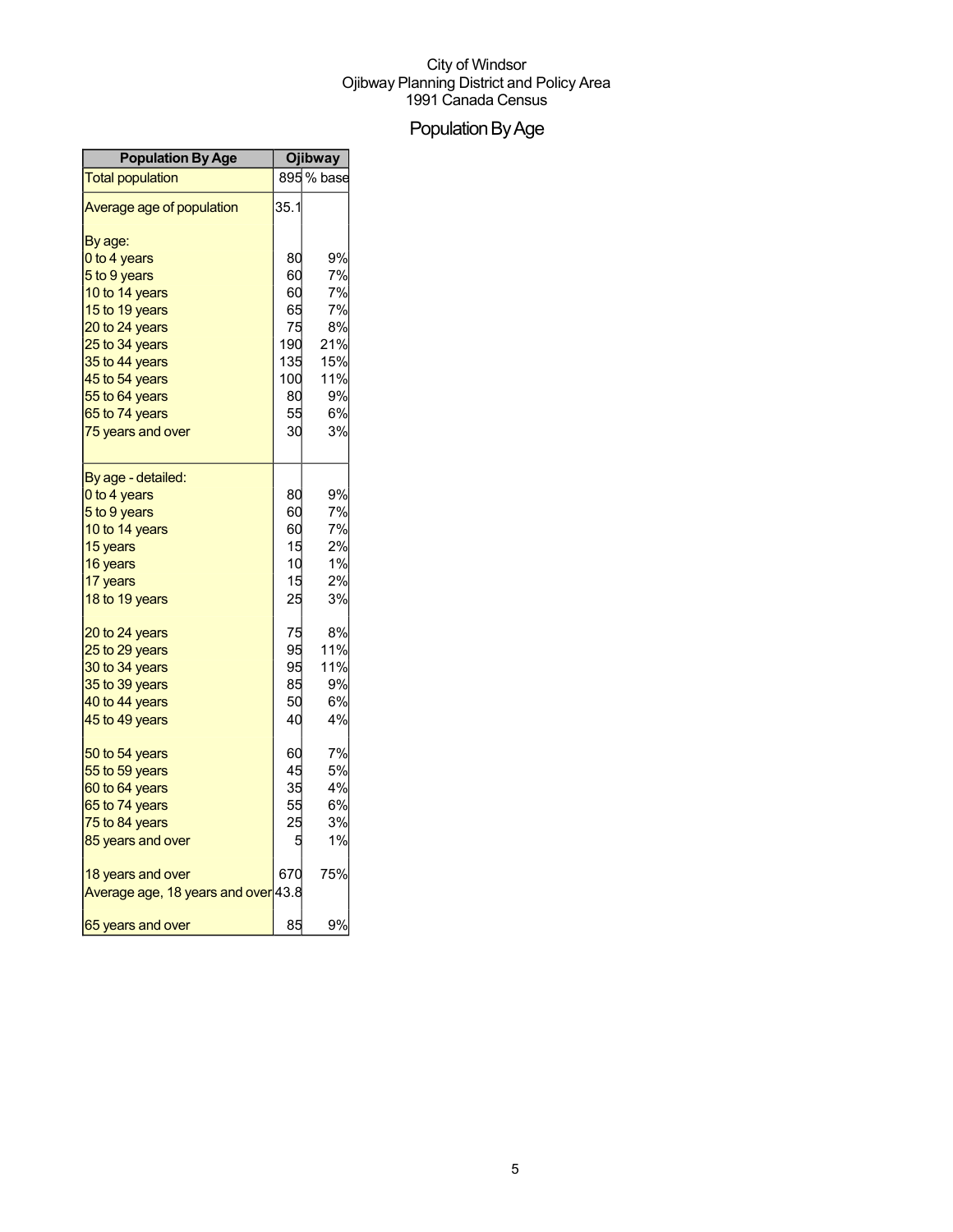## Male Population by age

| <b>Male Population by age</b>             |      | <b>Ojibway</b> |
|-------------------------------------------|------|----------------|
| <b>Total population</b>                   |      | 895 % base     |
| <b>Male population</b>                    | 455  | 51%            |
| Average age of males                      | 35.2 |                |
| By age:                                   |      |                |
| 0 to 4 years                              | 40   | 4%             |
| 5 to 9 years                              | 35   | 4%             |
| 10 to 14 years                            | 20   | 2%             |
| 15 to 19 years                            | 35   | 4%             |
| 20 to 24 years                            | 40   | 4%             |
| 25 to 34 years                            | 95   | 11%            |
| 35 to 44 years                            | 75   | 8%             |
| 45 to 54 years                            | 50   | 6%             |
| 55 to 64 years                            | 45   | 5%             |
| 65 to 74 years                            | 30   | 3%             |
| 75 years and over                         | 10   | 1%             |
| By age - detailed:                        |      |                |
| 0 to 4 years                              | 40   | 4%             |
| 5 to 9 years                              | 35   | 4%             |
| 10 to 14 years                            | 20   | 2%             |
| 15 years                                  | 5    | 1%             |
| 16 years                                  | 10   | 1%             |
| 17 years                                  | 10   | 1%             |
| 18 to 19 years                            | 10   | 1%             |
| 20 to 24 years                            | 40   | 4%             |
| 25 to 29 years                            | 50   | 6%             |
| 30 to 34 years                            | 45   | 5%             |
| 35 to 39 years                            | 50   | 6%             |
| 40 to 44 years                            | 25   | 3%             |
| 45 to 49 years                            | 20   | 2%             |
| 50 to 54 years                            | 30   | 3%             |
| 55 to 59 years                            | 25   | 3%             |
| 60 to 64 years                            | 20   | 2%             |
| 65 to 74 years                            | 30   | 3%             |
| 75 to 84 years                            | 10   | 1%             |
| 85 years and over                         | 0    | 0%             |
| 18 years and over                         | 340  | 38%            |
| Average age, males 18 years and over 44.1 |      |                |
| 65 years and over                         | 40   | 4%             |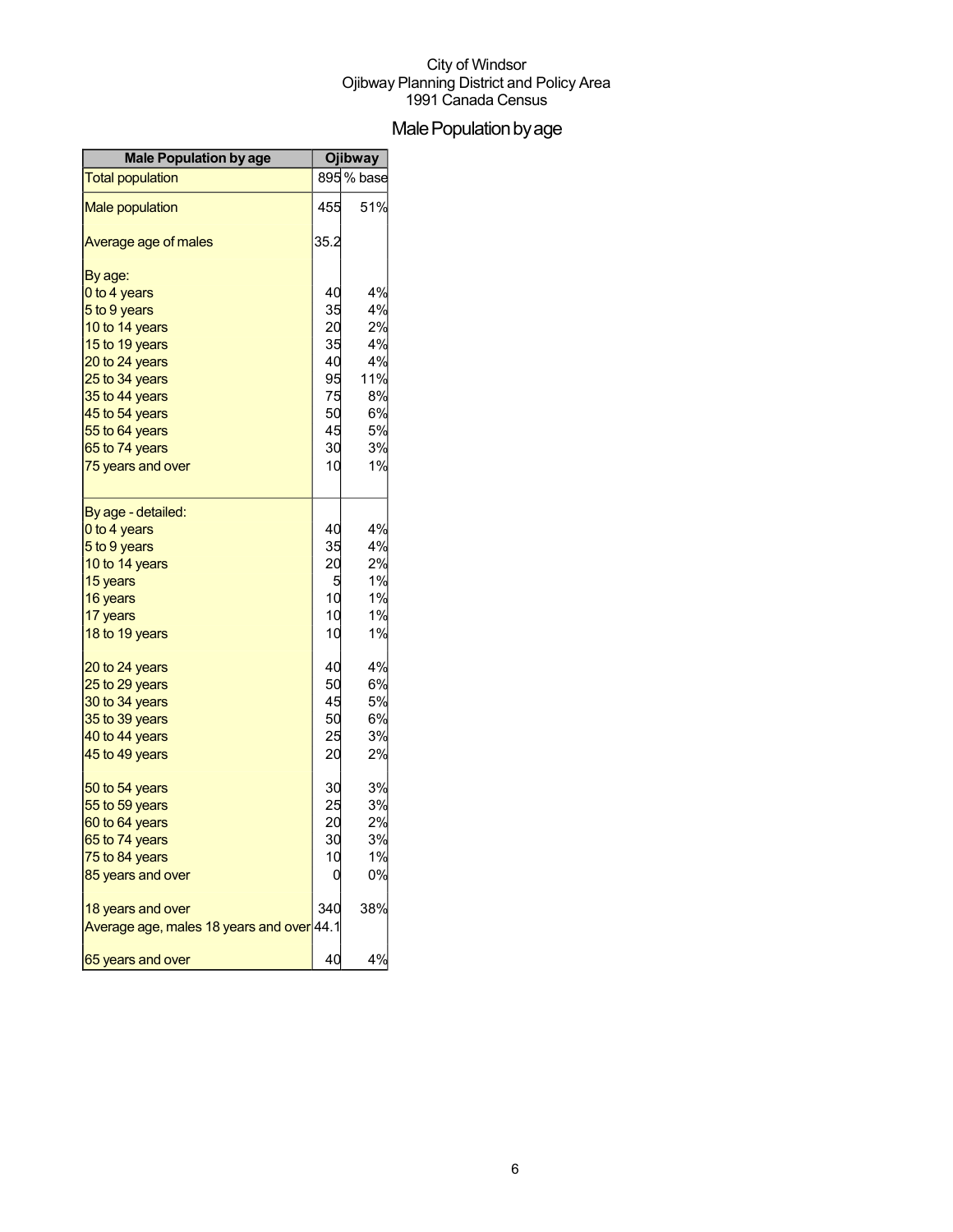## Female Population by age

| <b>Female Population by age</b>             |      | <b>Ojibway</b> |
|---------------------------------------------|------|----------------|
| <b>Total population</b>                     |      | 895 % base     |
| <b>Female population</b>                    | 440  | 49%            |
| Average age of females                      | 34.9 |                |
| By age:                                     |      |                |
| 0 to 4 years                                | 40   | 4%             |
| 5 to 9 years                                | 25   | 3%             |
| 10 to 14 years                              | 40   | 4%             |
| 15 to 19 years                              | 30   | 3%             |
| 20 to 24 years                              | 35   | 4%             |
| 25 to 34 years                              | 95   | 11%            |
| 35 to 44 years                              | 60   | 7%             |
| 45 to 54 years                              | 50   | 6%             |
| 55 to 64 years                              | 35   | 4%             |
| 65 to 74 years                              | 25   | 3%             |
| 75 years and over                           | 20   | 2%             |
| By age - detailed:                          |      |                |
| 0 to 4 years                                | 40   | 4%             |
| 5 to 9 years                                | 25   | 3%             |
| 10 to 14 years                              | 40   | 4%             |
| 15 years                                    | 10   | 1%             |
| 16 years                                    | 0    | 0%             |
| 17 years                                    | 5    | 1%             |
| 18 to 19 years                              | 15   | 2%             |
| 20 to 24 years                              | 35   | 4%             |
| 25 to 29 years                              | 45   | 5%             |
| 30 to 34 years                              | 50   | 6%             |
| 35 to 39 years                              | 35   | 4%             |
| 40 to 44 years                              | 25   | 3%             |
| 45 to 49 years                              | 20   | 2%             |
| 50 to 54 years                              | 30   | 3%             |
| 55 to 59 years                              | 20   | 2%             |
| 60 to 64 years                              | 15   | 2%             |
| 65 to 74 years                              | 25   | 3%             |
| 75 to 84 years                              | 15   | 2%             |
| 85 years and over                           |      | 1%             |
| 18 years and over                           | 330  | 37%            |
| Average age, females 18 years and over 43.4 |      |                |
| 65 years and over                           | 45   | 5%             |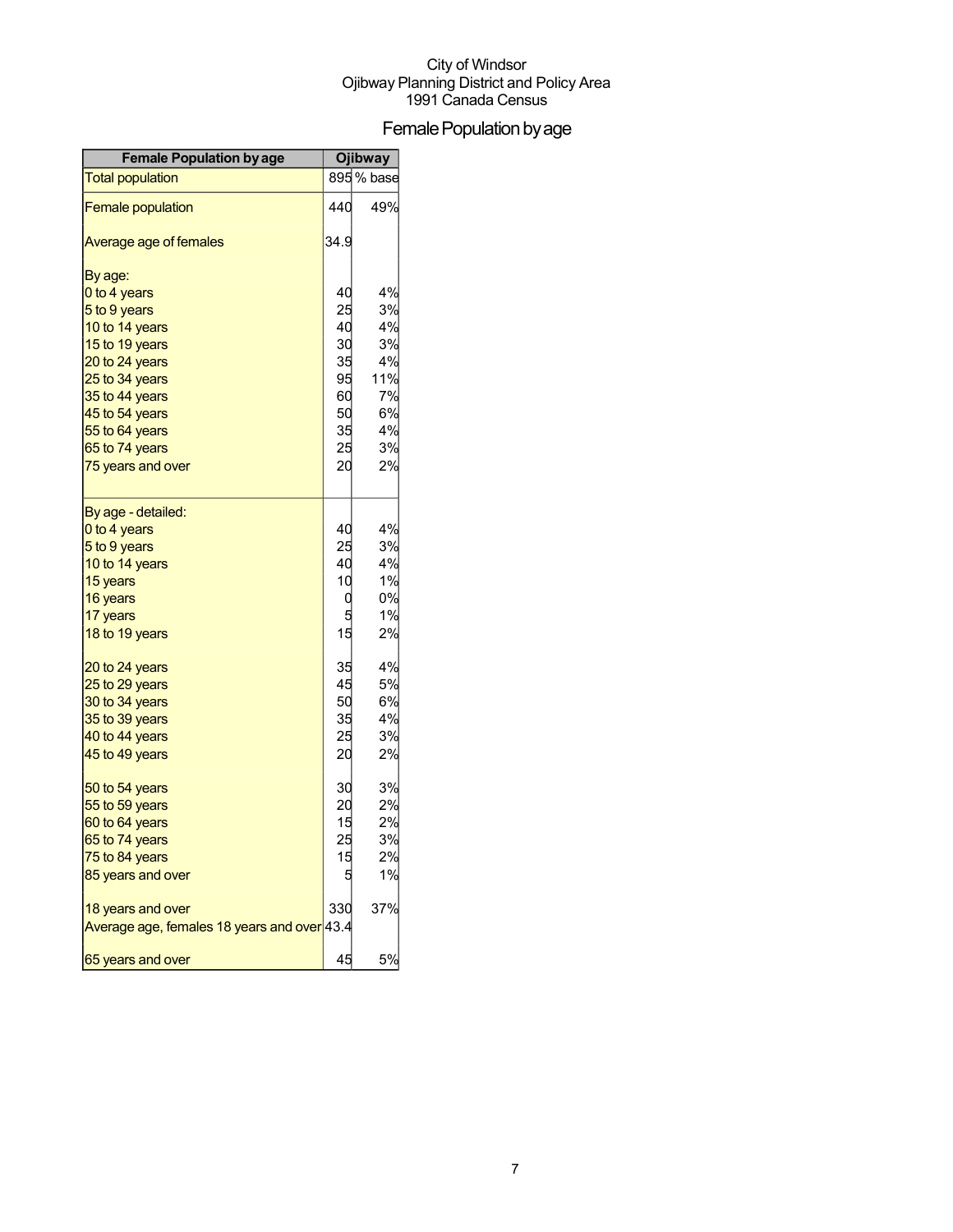## Family Structure and Children

| <b>Family Structure and Children</b> Ojibway |             |            |
|----------------------------------------------|-------------|------------|
| <b>Total census families</b>                 |             | 270 % base |
| By family structure:                         |             |            |
| <b>Total husband-wife families</b>           | 220         | 81%        |
| With no children at home                     | 95          | 35%        |
| With children at home                        | 115         | 43%        |
| 1 child                                      | 50          | 19%        |
| 2 children                                   | 35          | 13%        |
| 3 or more children                           | 20          | 7%         |
| <b>Families - now-married couples</b>        | 195         | 72%        |
| With no children at home                     | 80          | 30%        |
| With children at home                        | 110         | 41%        |
| 1 child                                      | 50          | 19%        |
| 2 children                                   | 35          | 13%        |
| 3 or more children                           | 15          | 6%         |
| Families - common-law couples                | 25          | 9%         |
| With no children at home                     | 15          | 6%         |
| With children at home                        |             | 2%         |
| 1 child                                      | 5<br>0<br>0 | 0%         |
| 2 children                                   |             | 0%         |
| 3 or more children                           | 5           | 2%         |
| Lone-parent families                         | 50          | 19%        |
| Lone male parent                             | 10          | 4%         |
| 1 child at home                              | q           | 0%         |
| 2 children at home                           |             | 0%         |
| 3 or more children at home                   |             | 0%         |
|                                              |             |            |
| Lone female parent                           | 45          | 17%        |
| 1 child at home                              | 30          | 11%        |
| 2 children at home                           | 15          | 6%         |
| 3 or more children at home                   | 0           | 0%         |
| <b>Total children at home</b>                |             | 290 % base |
| By age of children:                          |             |            |
| $0 - 5$ years                                | 80          | 28%        |
| $6 - 14$ years                               | 100         | 34%        |
| 15 - 17 years                                | 35          | 12%        |
| 18 - 24 years                                | 55          | 19%        |
| 25 years and over                            | 25          | 9%         |
| Average children per family                  | 1.1         |            |
|                                              |             |            |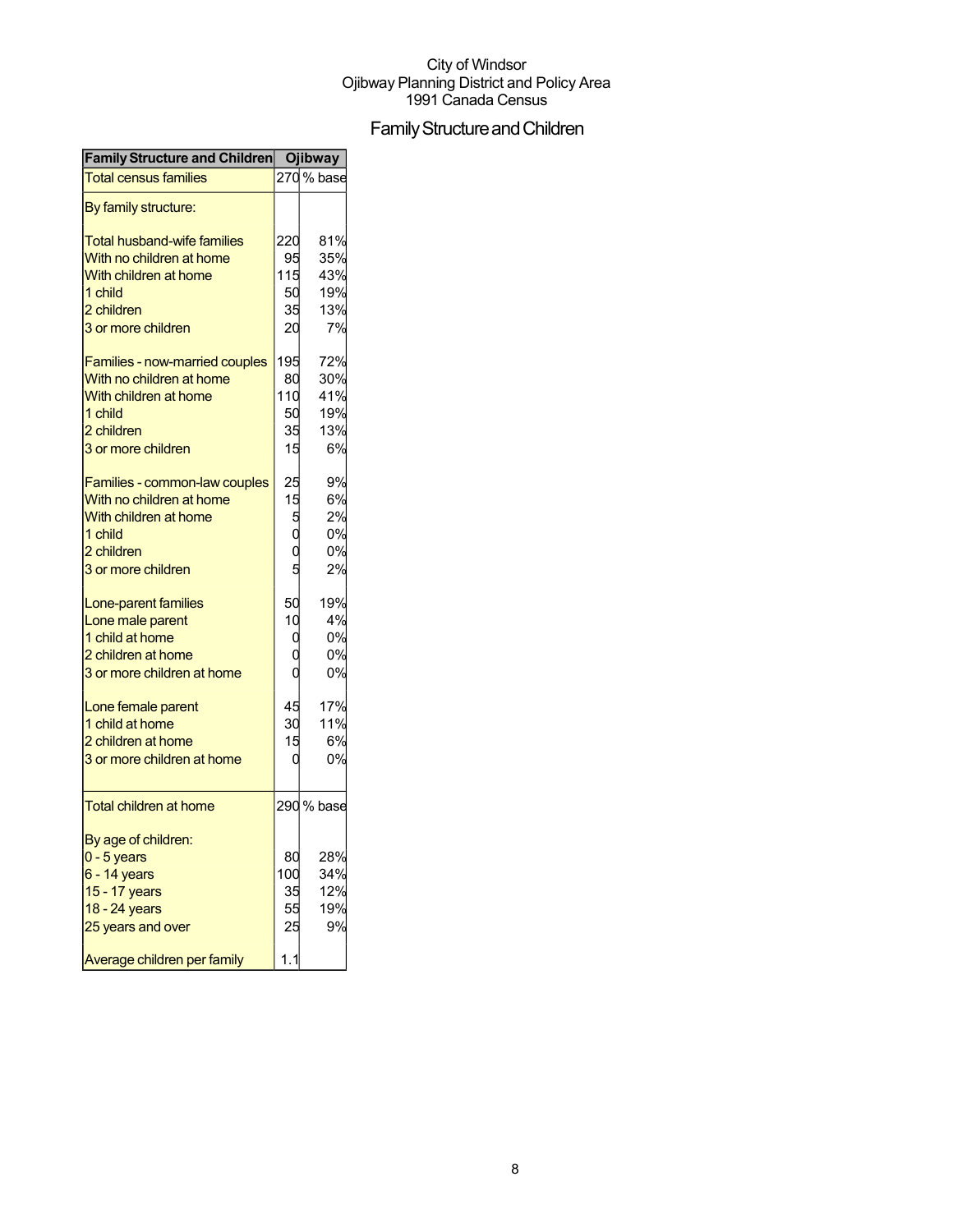## Households and Marital Status

| <b>Households and Marital Status</b>                     |     | <b>Ojibway</b> |
|----------------------------------------------------------|-----|----------------|
| <b>Private households</b>                                |     | 350 % base     |
|                                                          |     |                |
| By size of household:                                    |     |                |
| 1 person                                                 | 80  | 23%            |
| 2 persons                                                | 120 | 34%            |
| 3 persons                                                | 70  | 20%            |
| 4 - 5 persons                                            | 65  | 19%            |
| 6 or more persons                                        | 10  | 3%             |
|                                                          |     |                |
| By number of census families:                            |     |                |
| Non-family households                                    | 85  | 24%            |
| <b>Family households</b>                                 | 260 | 74%            |
| 1 census family                                          | 255 | 73%            |
| 2 or more census families                                | 5   | 1%             |
| Persons in private households                            | 895 |                |
| Average persons per household                            | 2.6 |                |
|                                                          |     |                |
| Census families in private<br>households                 |     | 270 % base     |
|                                                          |     |                |
| By size of census family:                                |     |                |
| 2 persons                                                | 130 | 48%            |
| 3 persons                                                | 75  | 28%            |
| 4 persons                                                | 50  | 19%            |
| 5 or more persons                                        | 20  | 7%             |
|                                                          |     |                |
| <b>Total population</b>                                  |     | 895 % base     |
| By marital status, for persons 15 years of age and over: |     |                |
| Single (never married)                                   | 210 | 23%            |
| <b>Married</b>                                           | 390 | 44%            |
| Widowed                                                  | 30  | 3%             |
| <b>Divorced</b>                                          | 60  | 7%             |
| Separated                                                | 15  | 2%             |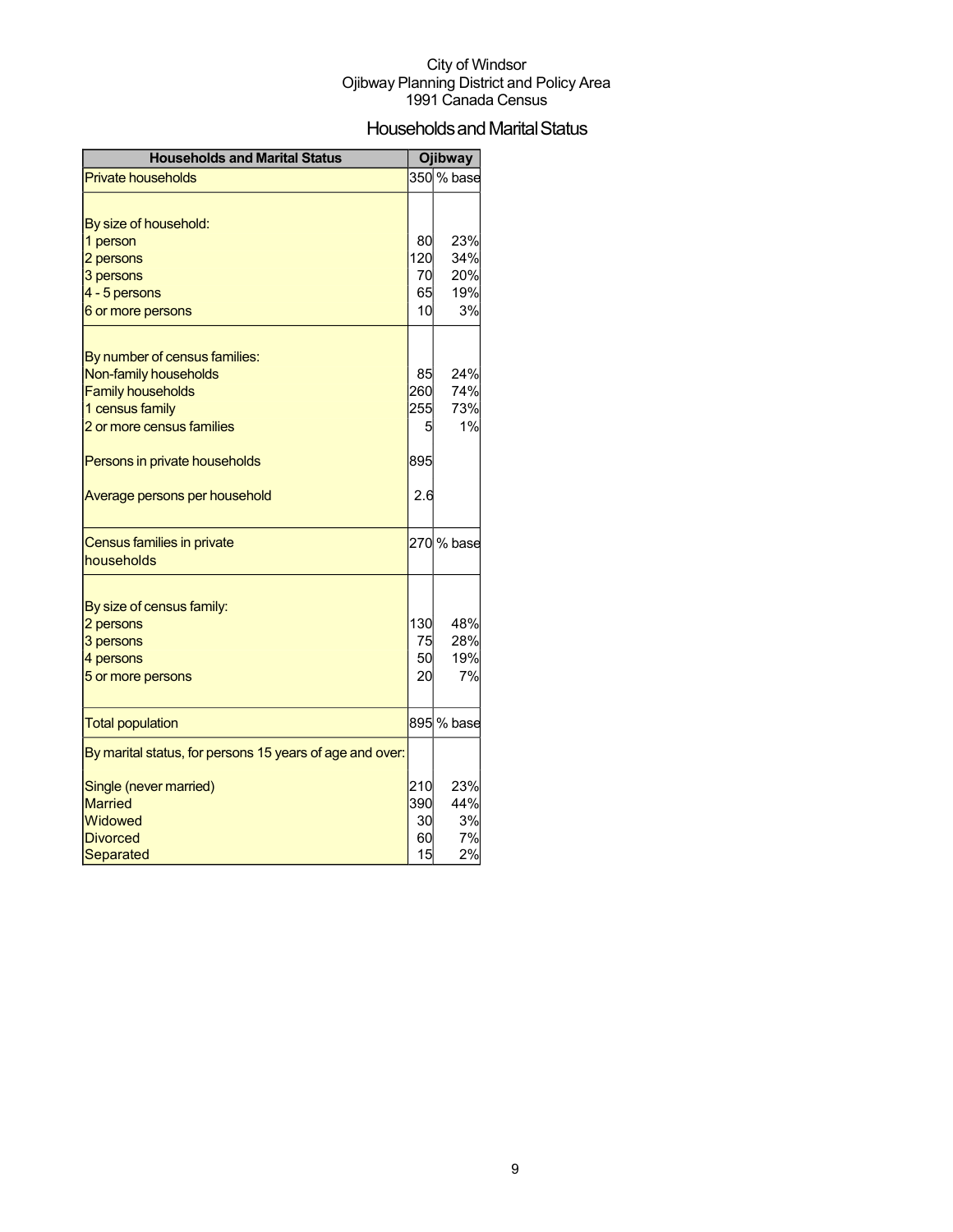## Family Status and Family Size

| <b>Family Status and Family Size</b>                                                                                                                                  |                       | <b>Ojibway</b>                |
|-----------------------------------------------------------------------------------------------------------------------------------------------------------------------|-----------------------|-------------------------------|
| Persons in private households                                                                                                                                         |                       | 900 % base                    |
| By living arrangements:<br>Number of non-family persons<br><b>Living with relatives</b><br>Living with non-relatives only<br>Living alone                             | 130<br>20<br>25<br>80 | 14%<br>2%<br>3%<br>9%         |
| Number of family persons                                                                                                                                              | 765                   | 85%                           |
| Average persons per family                                                                                                                                            | 2.8                   |                               |
| Persons 65+ years in househlds                                                                                                                                        |                       | 75% base                      |
| By living arrangements:<br>Number of non-family persons<br><b>Living with relatives</b><br>Living with non-relatives only<br>Living alone<br>Number of family persons | 30<br>20<br>50        | 40%<br>7%<br>0%<br>27%<br>67% |
| <b>Economic families in househlds</b>                                                                                                                                 |                       | 265 % base                    |
| By size of economic family:<br>2 persons<br>3 persons<br>4 persons<br>5 or more persons                                                                               | 115<br>70<br>50<br>20 | 43%<br>26%<br>19%<br>8%       |
| Persons in economic families                                                                                                                                          | 790                   |                               |
| Average persons per economic family                                                                                                                                   |                       |                               |
| <b>Total unattached individuals</b>                                                                                                                                   | 105                   |                               |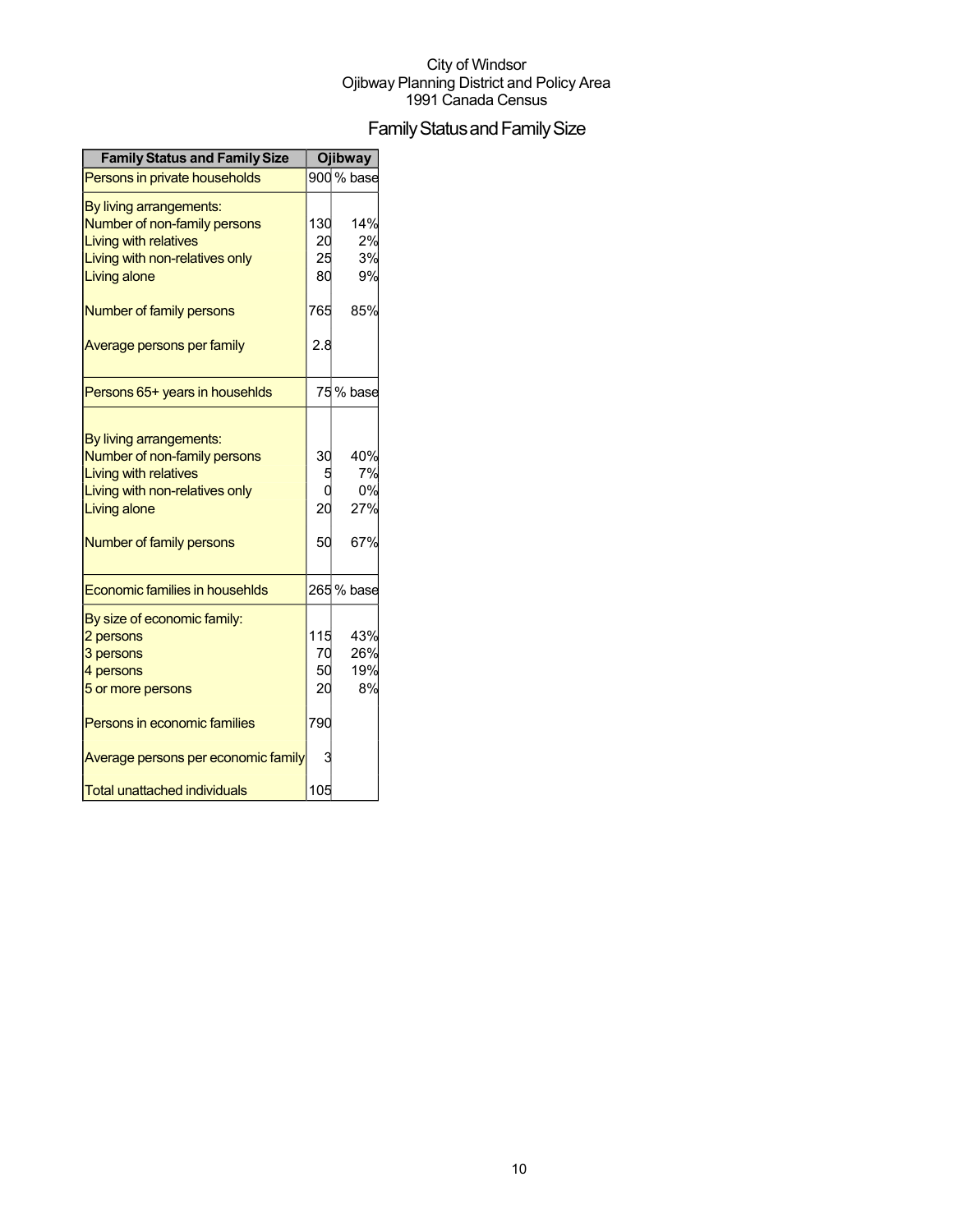## Dwellings

| <b>Dwellings</b>               | Ojibway   |            |
|--------------------------------|-----------|------------|
| <b>Occupied dwellings</b>      |           | 345 % base |
| By tenure:                     |           |            |
| Rented                         | 115       | 33%        |
| Owned                          | 235       | 68%        |
| <b>Band housing</b>            | 0         | 0%         |
| By dwelling type:              |           |            |
| Single-detached house          | 250       | 72%        |
| Semi-detached house            | 10        | 3%         |
| <b>Row house</b>               | 15        | 4%         |
| Apartment, detached duplex     | 5         | 1%         |
| Apartment less than 5 storey   | 80        | 23%        |
| Apartment 5 or more storeys    | O         | 0%         |
| Other single attached house    | O         | 0%         |
| <b>Movable dwelling</b>        | O         | 0%         |
| Average rooms per dwelling     | 6.1       |            |
| Average bedrooms per dwelling  | 2.4       |            |
| Average persons per room       | 0.4       |            |
| By period of construction      |           |            |
| Before 1946                    | 105       | 30%        |
| 1946 - 1960                    | 120       | 35%        |
| 1961 - 1970                    | 45        | 13%        |
| 1971 - 1980                    | 30        | 9%         |
| 1981 - 1985                    | 0         | 0%         |
| 1986 - 1991                    | 35        | 10%        |
| Condition of dwelling:         |           |            |
| Regular maintenance            | 230       | 67%        |
| Minor repairs needed           | 55        | 16%        |
| <b>Major repairs needed</b>    | 60        | 17%        |
| Owner one-family households    |           | 165 % base |
| Average value of dwellings     | \$101,491 |            |
| Owner expenses:                |           |            |
| Average major monthly payments | \$589     |            |
| Payments > 30% of income       | 35        | 21%        |
| Tenant one-family households   |           | 55 % base  |
| Tenant expenses:               |           |            |
| Average gross monthly rent     | \$482     |            |
| Rent > 30% of income           | 25        | 45%        |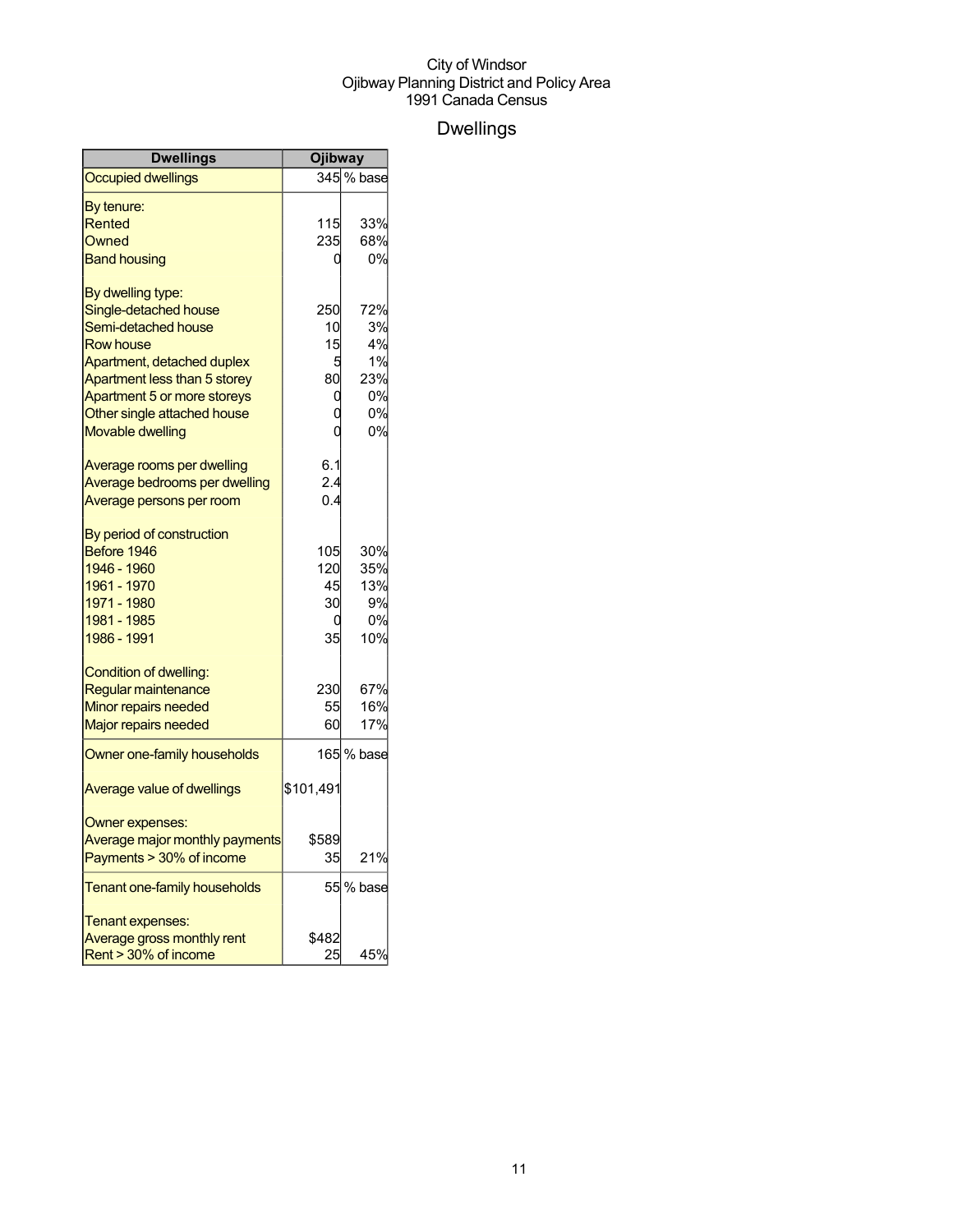## Language-Mothertongue

| <b>Language - Mother tongue</b>     |                         | Ojibway    |
|-------------------------------------|-------------------------|------------|
| <b>Total responses</b>              |                         | 890 % base |
|                                     |                         |            |
| <b>Total single responses</b>       | 880                     | 99%        |
| <b>Total official languages</b>     | 825                     | 93%        |
| <b>English</b>                      | 785                     | 88%        |
| French                              | 40                      | 4%         |
| <b>Total non-official languages</b> | 65                      | 7%         |
| Arabic                              | 5                       | 1%         |
| <b>Bulgarian</b>                    |                         | 0%         |
| <b>Chinese</b>                      |                         | 0%         |
| <b>Dutch</b>                        | $0$<br>5                | 0%         |
| Finnish                             |                         | 1%         |
| German                              |                         | 1%         |
| Greek                               |                         | 1%         |
| Hungarian                           | 5                       | 1%         |
| Italian                             | 20                      | 2%         |
| <b>Polish</b>                       | 0                       | 0%         |
| Portuguese                          |                         | 1%         |
| Punjabi                             |                         | 1%         |
| <b>Russian</b>                      | O                       | 0%         |
| <b>Spanish</b>                      |                         | 0%         |
| Tagalog (Pilipino)                  | o<br>o                  | 0%         |
| <b>Ukrainian</b>                    |                         | 0%         |
| <b>Vietnamese</b>                   | Ó                       | 0%         |
| Major aboriginal languages          | 0                       | 0%         |
| Languages other than above          | 15                      | 2%         |
| <b>Total multiple responses</b>     | 10                      | 1%         |
| <b>English and French</b>           | 15                      | 2%         |
| English and non-official language   | 5                       | 1%         |
| French and non-official language    | $\overline{\mathrm{d}}$ | 0%         |
| English, French and other language  |                         | 0%         |
| Non-official languages              |                         | 0%         |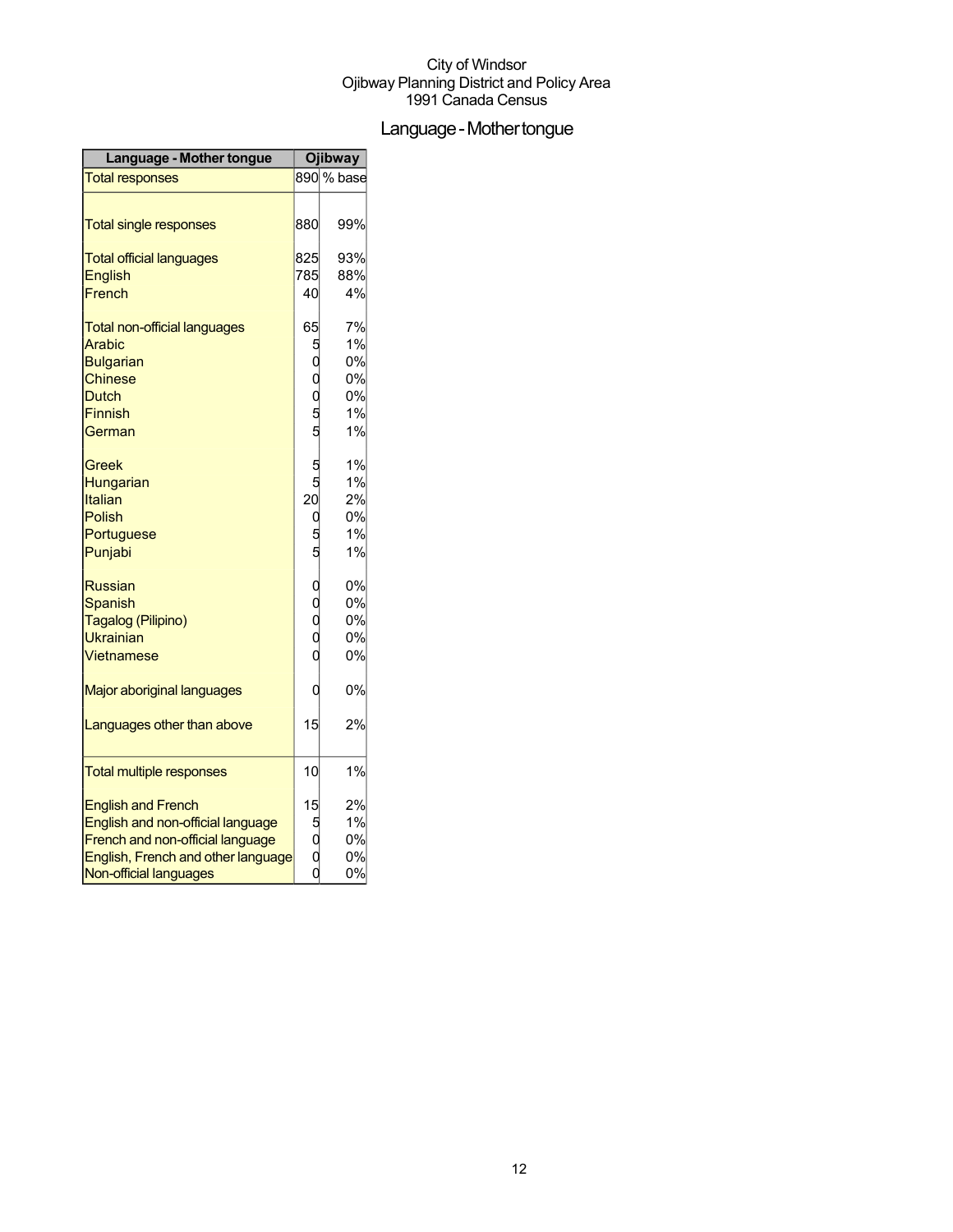## Language-Homelanguage

| Language - Home language            |                                              | <b>Ojibway</b> |
|-------------------------------------|----------------------------------------------|----------------|
| <b>Total responses</b>              |                                              | 890 % base     |
| <b>Total single responses</b>       | 880                                          | 99%            |
| <b>Total official languages</b>     | 840                                          | 94%            |
| English                             | 840                                          | 94%            |
| French                              | 0                                            | 0%             |
| <b>Total non-official languages</b> | 35                                           | 4%             |
| <b>Arabic</b>                       | o<br>o<br>o<br>o<br>o                        | 0%             |
| Armenian                            |                                              | 0%             |
| <b>Chinese</b>                      |                                              | 0%             |
| <b>Creoles</b>                      |                                              | 0%             |
| Croatian                            |                                              | 0%             |
| <b>Dutch</b>                        |                                              | 0%             |
| German                              | $\begin{array}{c}\n0 \\ 0 \\ 0\n\end{array}$ | 0%             |
| Greek                               |                                              | 0%             |
| Gujarati                            |                                              | 0%             |
| Hungarian                           |                                              | 0%             |
| Hindi                               | $\overline{0}$                               | 0%             |
| Italian                             | 35                                           | 4%             |
| Japanese                            | ooooo                                        | 0%             |
| Khmer (Cambodian)                   |                                              | 0%             |
| Korean                              |                                              | 0%             |
| Portuguese                          |                                              | 0%             |
| Persian (Farsi)                     |                                              | 0%             |
| <b>Polish</b>                       |                                              | 0%             |
| Punjabi                             | ooooo                                        | 0%             |
| Romanian                            |                                              | 0%             |
| <b>Russian</b>                      |                                              | 0%             |
| Spanish                             |                                              | 0%             |
| Tagalog (Pilipino)                  |                                              | 0%             |
| Tamil                               |                                              | 0%             |
| Ukrainian                           |                                              | 0%             |
| <b>Urdu</b>                         | $0$<br>$0$                                   | 0%             |
| Vietnamese                          |                                              | 0%             |
| <b>Major aboriginal languages</b>   |                                              | 0%             |
| Languages other than above          |                                              | 0%             |
| <b>Total multiple responses</b>     | 10                                           | 1%             |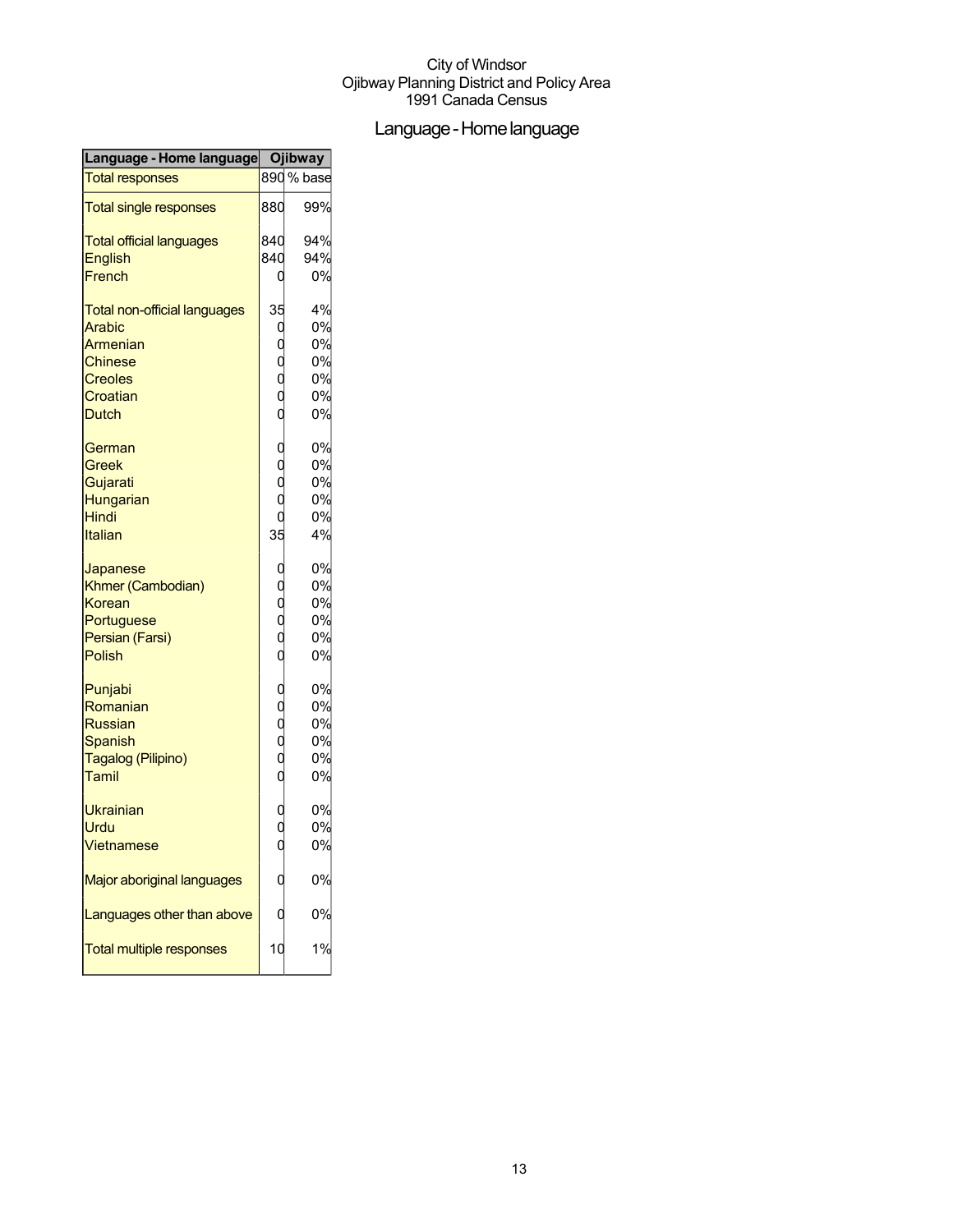## Language - Knowledge of

| Language - Knowledge of Ojibway                   |                                      |            |
|---------------------------------------------------|--------------------------------------|------------|
| <b>Total population</b>                           |                                      | 895 % base |
| <b>Official languages:</b><br><b>English only</b> | 850                                  | 95%        |
| <b>French only</b>                                | 0                                    | 0%         |
| <b>Both English and French</b>                    | 50                                   | 6%         |
| Neither English nor French                        | 0                                    | 0%         |
| Non-official languages:                           |                                      |            |
| Armenian                                          | 0                                    | 0%         |
| Arabic                                            |                                      | 0%         |
| <b>Chinese</b>                                    |                                      | 0%         |
| Cree                                              |                                      | 0%         |
| <b>Creoles</b>                                    |                                      | 0%         |
| Croatian                                          | 00000                                | 0%         |
| <b>Dutch</b>                                      | $\overline{0}$                       | 0%         |
| <b>Finnish</b>                                    | $\overline{0}$                       | 0%         |
| German                                            | 10                                   | 1%         |
| Greek                                             | 0<br>0                               | 0%         |
| Gujarati                                          |                                      | 0%         |
| <b>Hebrew</b>                                     | $\overline{0}$                       | 0%         |
| <b>Hindi</b>                                      | 35                                   | 4%         |
| Hungarian                                         | 0                                    | 0%         |
| <b>Italian</b>                                    | 40                                   | 4%         |
| Japanese                                          | 0                                    | 0%         |
| Korean                                            |                                      | 0%         |
| Persian (Farsi)                                   | Ó                                    | 0%         |
| Polish                                            | 0                                    | 0%         |
| Portuguese                                        | 10                                   | 1%         |
| Punjabi                                           | 30                                   | 3%         |
| Romanian                                          | 0                                    | 0%         |
| <b>Russian</b>                                    | $\overline{0}$                       | 0%         |
| <b>Spanish</b>                                    | $\overline{0}$                       | 0%         |
| Tagalog (Pilipino)                                | $\mathbf 0$                          | 0%         |
| Tamil                                             |                                      | 0%         |
| Ukrainian                                         | $\overline{0}$                       | 0%         |
| Urdu                                              | 10                                   | 1%         |
| Vietnamese                                        |                                      | 0%         |
| Yiddish                                           | $\begin{matrix} 0 \\ 0 \end{matrix}$ | 0%         |
|                                                   |                                      |            |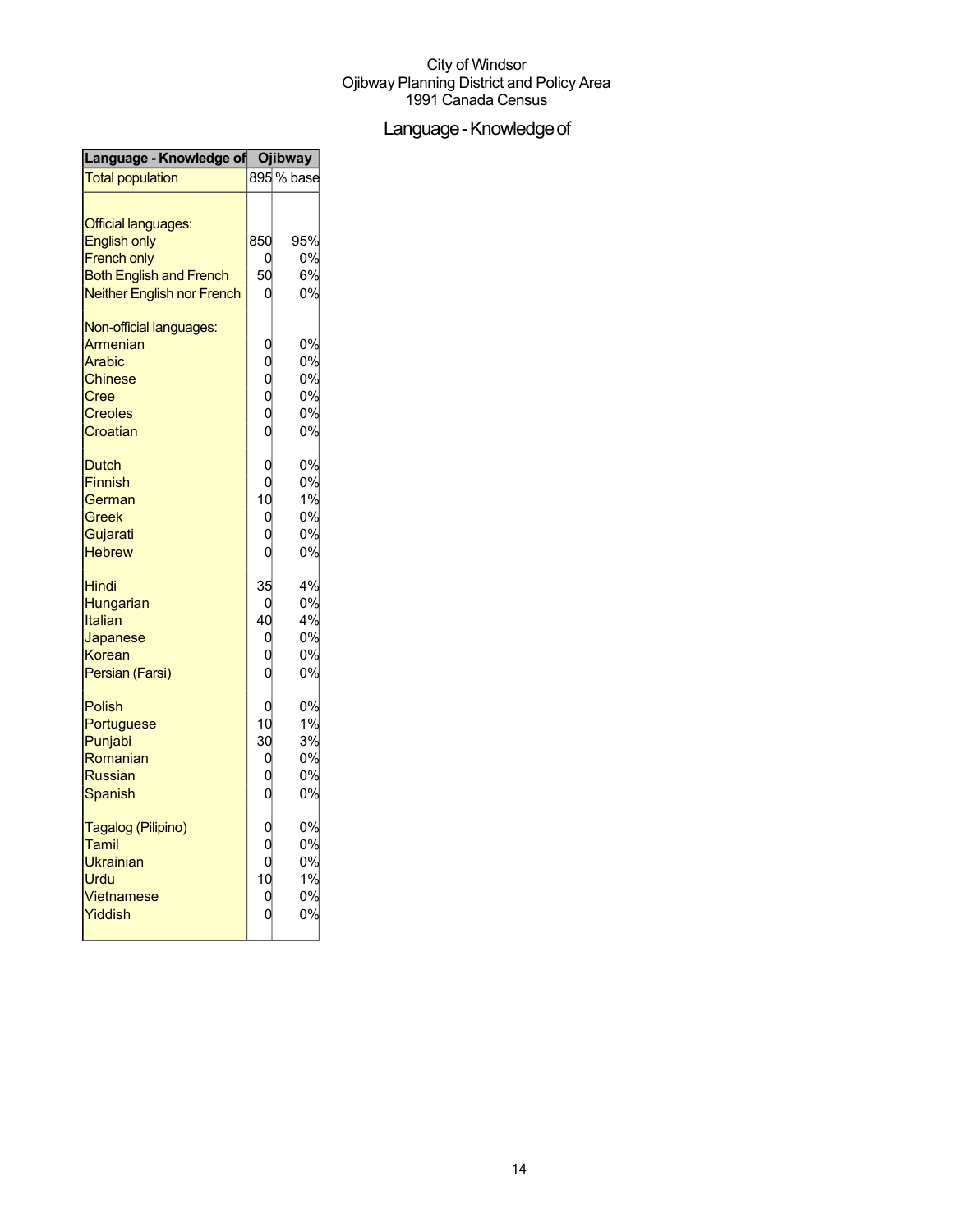## Religion

| <b>Religion</b>             | Ojibway         |            |
|-----------------------------|-----------------|------------|
| <b>Total population</b>     |                 | 895 % base |
|                             |                 |            |
| Catholic                    | 565             | 63%        |
| <b>Roman Catholic</b>       | 565             | 63%        |
| <b>Ukrainian Catholic</b>   |                 | 0%         |
| Protestant                  | 195             | 22%        |
| <b>United Church</b>        | 15              | 2%         |
| Anglican                    | 45              | 5%         |
| <b>Baptist</b>              | 25              | 3%         |
| Presbyterian                |                 | 0%         |
| Lutheran                    | 20              | 2%         |
| Pentecostal                 | 10              | 1%         |
| <b>Mennonite</b>            | 0               | 0%         |
| <b>Jehovah's Witnesses</b>  |                 | 0%         |
| <b>Reformed Bodies</b>      | 0               | 0%         |
| <b>Salvation Army</b>       | Ó               | 0%         |
| Latter-day Saints (Mormons) |                 | 0%         |
| <b>Other Protestant</b>     | 80 <sup>1</sup> | 9%         |
| <b>Other Religions</b>      | 45              | 5%         |
| <b>Eastern Orthodox</b>     | 15              | 2%         |
| <b>Jewish</b>               | O               | 0%         |
| Islam                       |                 | 0%         |
| <b>Buddhist</b>             |                 | 0%         |
| <b>Hindu</b>                | 35              | 4%         |
| <b>Sikh</b>                 |                 | 0%         |
| <b>Other</b>                |                 | 0%         |
| No religious affiliation    | 90              | 10%        |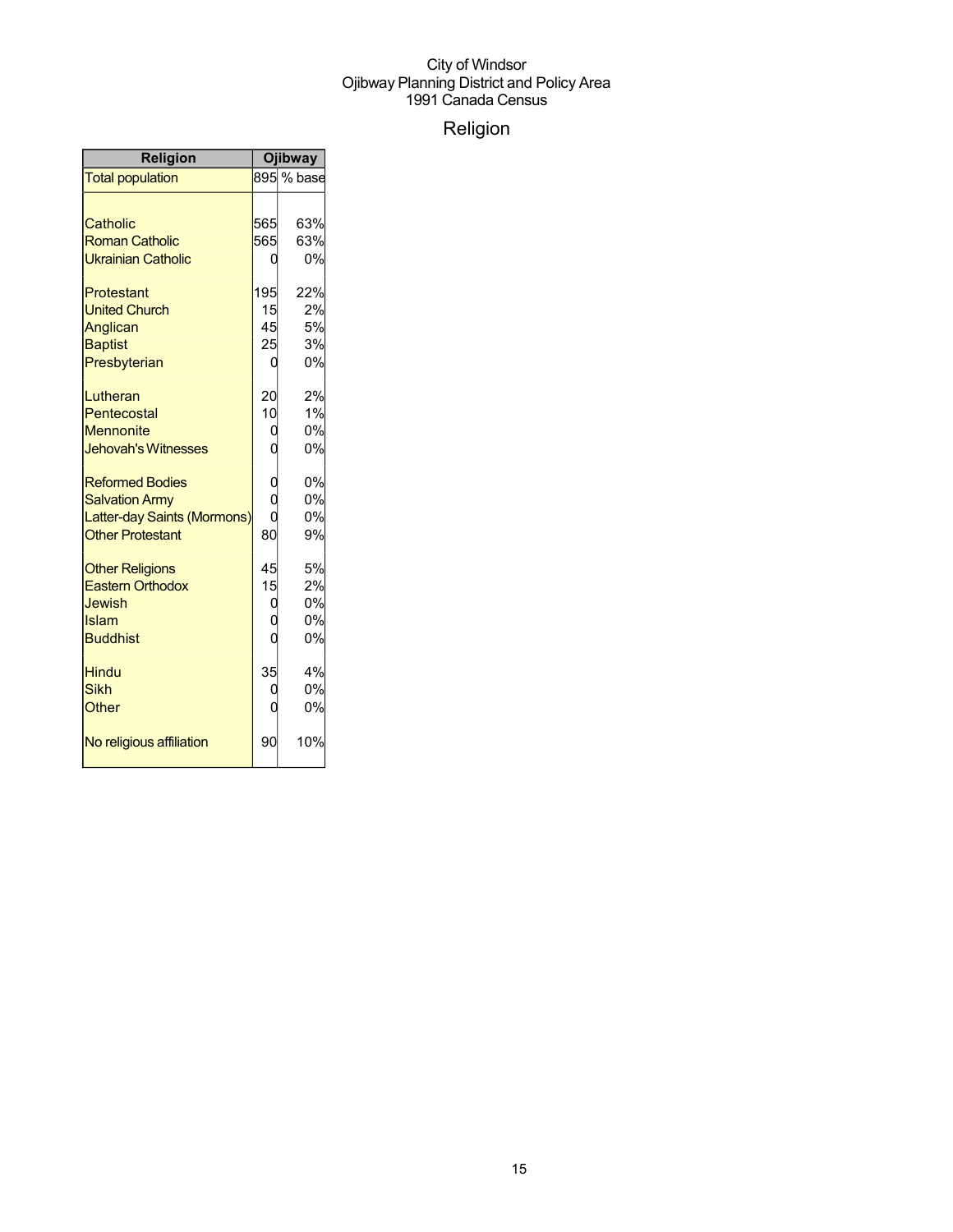## EthnicOrigin

| <b>Ethnic Origin</b>                                                                                                                                              |                                         | Ojibway                                         |
|-------------------------------------------------------------------------------------------------------------------------------------------------------------------|-----------------------------------------|-------------------------------------------------|
| <b>Total population</b>                                                                                                                                           |                                         | $\overline{895}$ % base                         |
| <b>Total single origins</b><br><b>Aboriginal origins</b><br><b>Black origins</b><br><b>British</b><br>English<br><b>Scottish</b><br>Irish<br><b>Other British</b> | 555<br>ſ<br>250<br>200<br>20<br>30<br>0 | 62%<br>0%<br>0%<br>28%<br>22%<br>2%<br>3%<br>0% |
| Canadian<br>Chinese<br>Croatian<br>Danish<br>Dutch (Netherlands)                                                                                                  | 10<br>O                                 | 1%<br>0%<br>0%<br>0%<br>0%                      |
| East Indian, n.i.e.<br>Filipino<br>Finnish<br>French<br>German<br>Greek                                                                                           | 35<br>С<br>135<br>10<br>0               | 4%<br>0%<br>0%<br>15%<br>1%<br>0%               |
| Hungarian (Magyar)<br>Italian<br>Japanese<br>Jewish<br>Korean<br>Lebanese                                                                                         | 10<br>60<br>0                           | 1%<br>7%<br>0%<br>0%<br>0%<br>0%                |
| Norwegian<br><b>Polish</b><br>Portuguese<br><b>Spanish</b><br>Swedish<br>Ukrainian                                                                                | C<br>10<br>10<br>0<br>15                | 0%<br>0%<br>1%<br>1%<br>0%<br>2%                |
| Vietnamese<br>Yugoslav, n.i.e.                                                                                                                                    |                                         | 0%<br>0%                                        |
| Other single origins                                                                                                                                              | 10                                      | 1%                                              |
| Total multiple origins 335                                                                                                                                        |                                         | 37%                                             |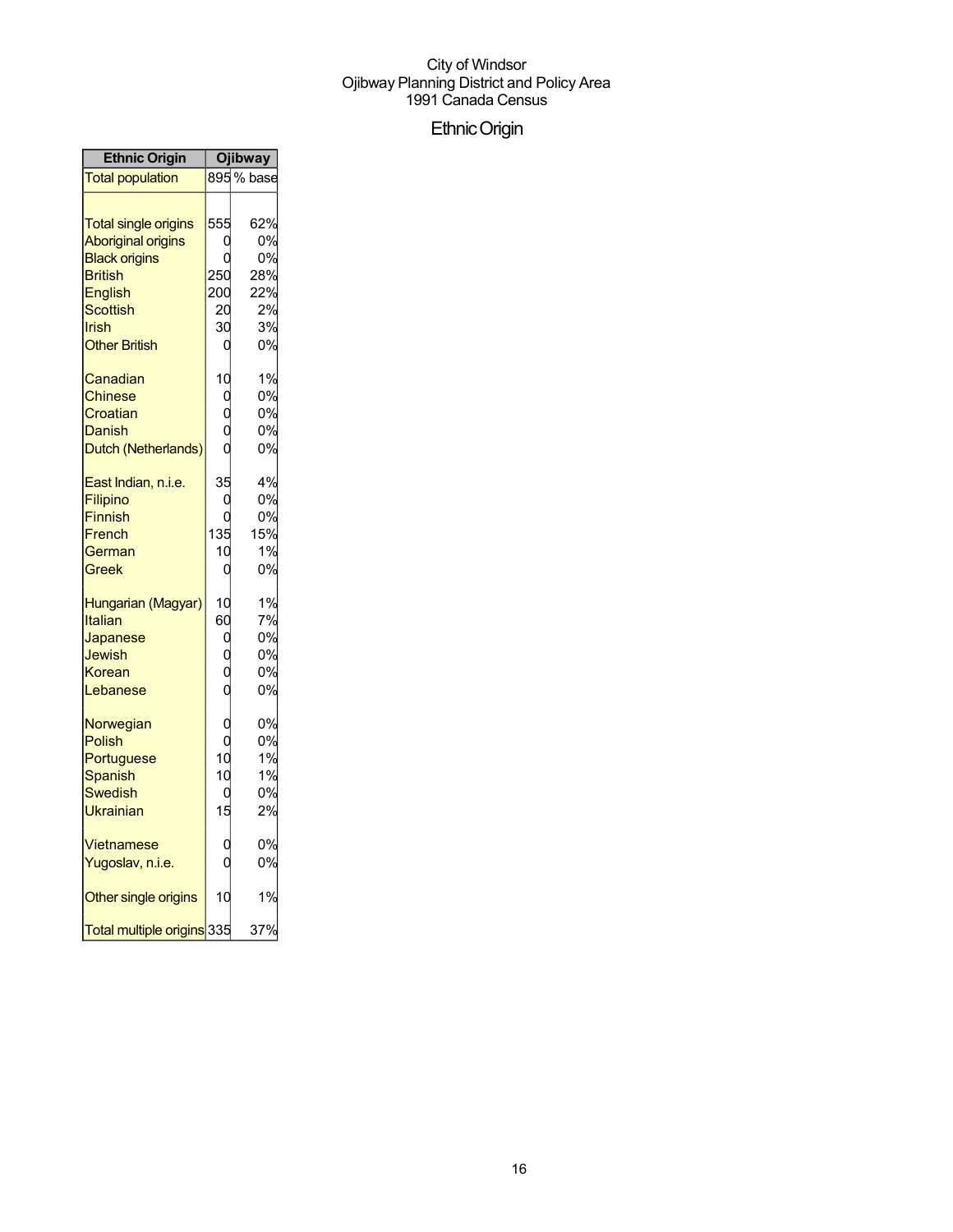## Citizenship and Immigration

| Citizenship and Immigration Ojibway                                                                                                           |                                  |                                        |
|-----------------------------------------------------------------------------------------------------------------------------------------------|----------------------------------|----------------------------------------|
| <b>Total population</b>                                                                                                                       |                                  | 895 % base                             |
| <b>Canadian citizens</b><br><b>Citizens other than Canadian</b>                                                                               | 870<br>25                        | 97%<br>3%                              |
| Immigration:<br>Non-immigrant population<br>Born in province of residence                                                                     | 790<br>740                       | 88%<br>83%                             |
| Immigrant population<br><b>United States of America</b><br><b>Central and South America</b><br>Caribbean and Bermuda<br><b>United Kingdom</b> | 100<br>35<br>10                  | 11%<br>4%<br>0%<br>0%<br>1%            |
| <b>Other Europe</b><br>Africa<br>India<br><b>Other Asia</b><br>Oceania & Other                                                                | 30<br>30<br>C                    | 3%<br>0%<br>3%<br>0%<br>0%             |
| Non-permanent residents                                                                                                                       | 0                                | 0%                                     |
| <b>Total immigrant population</b>                                                                                                             |                                  | 100 % base                             |
| Period of immigration:<br>Before 1961<br>1961-1970<br>1971-1980<br>1981-1991<br>1981-1987<br>1988-1991                                        | 20<br>30<br>35<br>20<br>10<br>10 | 20%<br>30%<br>35%<br>20%<br>10%<br>10% |
| Age at immigration:<br>$0 - 4$ years<br>$5 - 19$ years<br>20 years and over                                                                   | 10<br>50<br>40                   | 10%<br>50%<br>40%                      |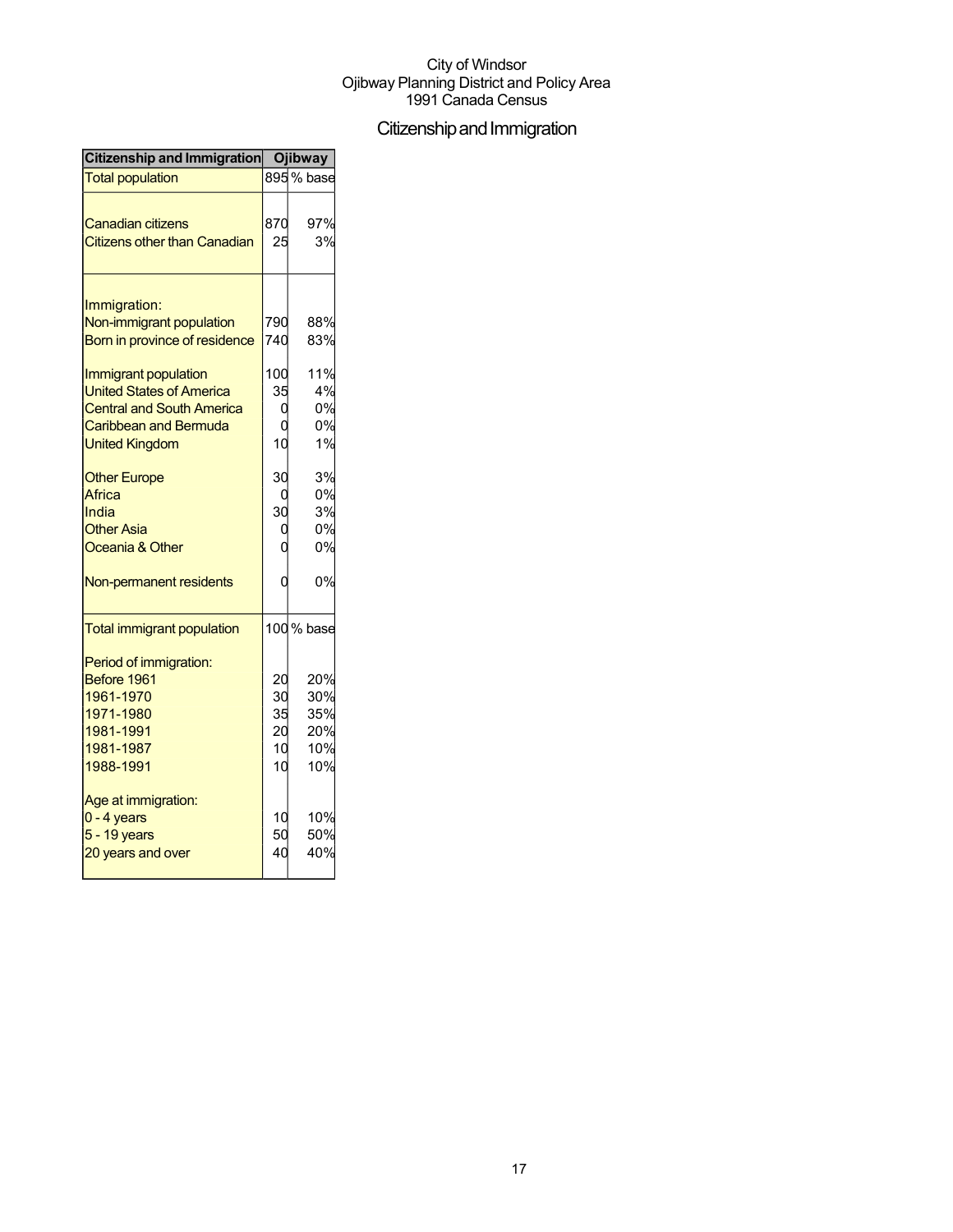## Mobility

| <b>Mobility</b>                                                                                                                             | <b>Ojibway</b>                |                                       |
|---------------------------------------------------------------------------------------------------------------------------------------------|-------------------------------|---------------------------------------|
| One-year mobility status:                                                                                                                   |                               |                                       |
| Population 1 year and over                                                                                                                  |                               | 875 % base                            |
| Non-movers                                                                                                                                  | 790                           | 90%                                   |
| <b>Movers</b><br>Intraprovincial movers<br><b>Interprovincial migrants</b><br><b>External migrants</b>                                      | 85<br>80                      | 10%<br>9%<br>0%<br>0%                 |
| Five-year mobility status:                                                                                                                  |                               |                                       |
| Population 5 years and over 800 % base                                                                                                      |                               |                                       |
| Non-movers                                                                                                                                  | 445                           | 56%                                   |
| <b>Movers</b><br>Non-migrants<br><b>Migrants</b><br><b>Internal migrants</b><br>Intraprovincial migrants<br><b>Interprovincial migrants</b> | 365<br>245<br>120<br>85<br>85 | 46%<br>31%<br>15%<br>11%<br>11%<br>0% |
| <b>External migrants</b>                                                                                                                    | 40                            | 5%                                    |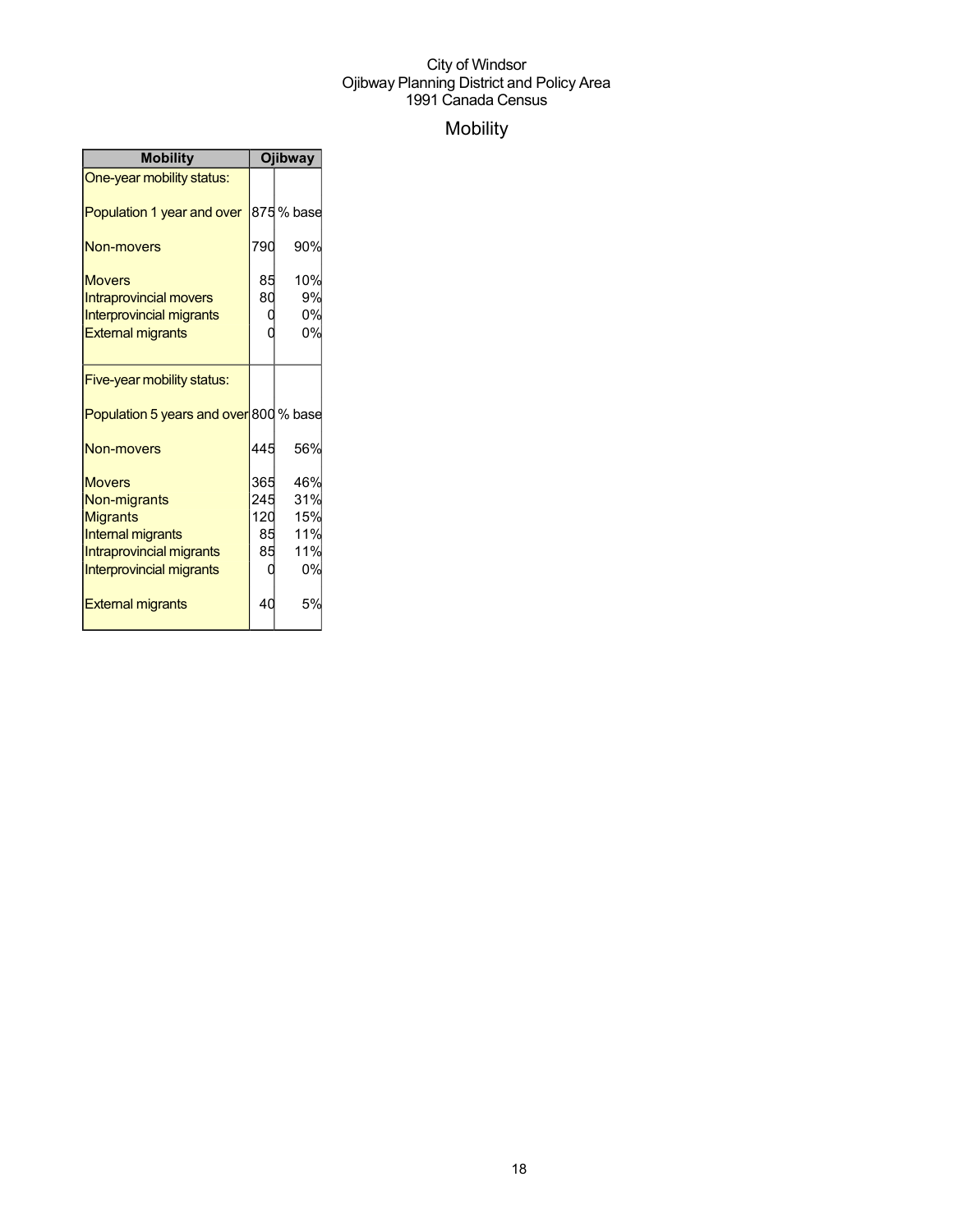## School attendance and Education level

| <b>School attendance and Education level</b>          |     | <b>Ojibway</b>          |  |
|-------------------------------------------------------|-----|-------------------------|--|
| Population 15 to 24 years                             |     | $\overline{130}$ % base |  |
| By school attendance:                                 |     |                         |  |
| Not attending school                                  | 70  | 54%                     |  |
| <b>Attending school full time</b>                     | 35  | 27%                     |  |
| Attending school part time                            | 25  | 19%                     |  |
| Population over 15 years                              |     | 720 % base              |  |
| By highest level of schooling:                        |     |                         |  |
| Less than grade 9                                     | 100 | 14%                     |  |
| Grades 9 to 13                                        | 370 | 51%                     |  |
| No secondary certificate                              | 265 | 37%                     |  |
| With secondary certificate                            | 105 | 15%                     |  |
| Trades certificate or diploma                         | 10  | 1%                      |  |
| Other non-university                                  | 120 | 17%                     |  |
| <b>Without certificate</b>                            | 55  | 8%                      |  |
| <b>With certificate</b>                               | 65  | 9%                      |  |
| University - without degree                           | 65  | 9%                      |  |
| <b>Without certificate</b>                            | 40  | 6%                      |  |
| <b>With certificate</b>                               | 25  | 3%                      |  |
| University - with degree                              | 60  | 8%                      |  |
| Total with postsecondary qualifications               |     | 150 % base              |  |
| Educational, recreational and counselling services    | 25  | 17%                     |  |
| Fine and applied arts                                 | 0   | 0%                      |  |
| <b>Humanities and related</b>                         | 0   | 0%                      |  |
| Social sciences and related                           | 10  | 7%                      |  |
| Commerce, management and business administration      | 30  | 20%                     |  |
| Agricultural and biological sciences and technologies | 10  | 7%                      |  |
| Engineering & applied sciences                        | 15  | 10%                     |  |
| Engineering & applied science technologies and trades | 35  | 23%                     |  |
| Health professions, sciences and technologies         | 0   | 0%                      |  |
| Mathematics and physical sciences                     | 10  | 7%                      |  |
| None and all other                                    | 0   | 0%                      |  |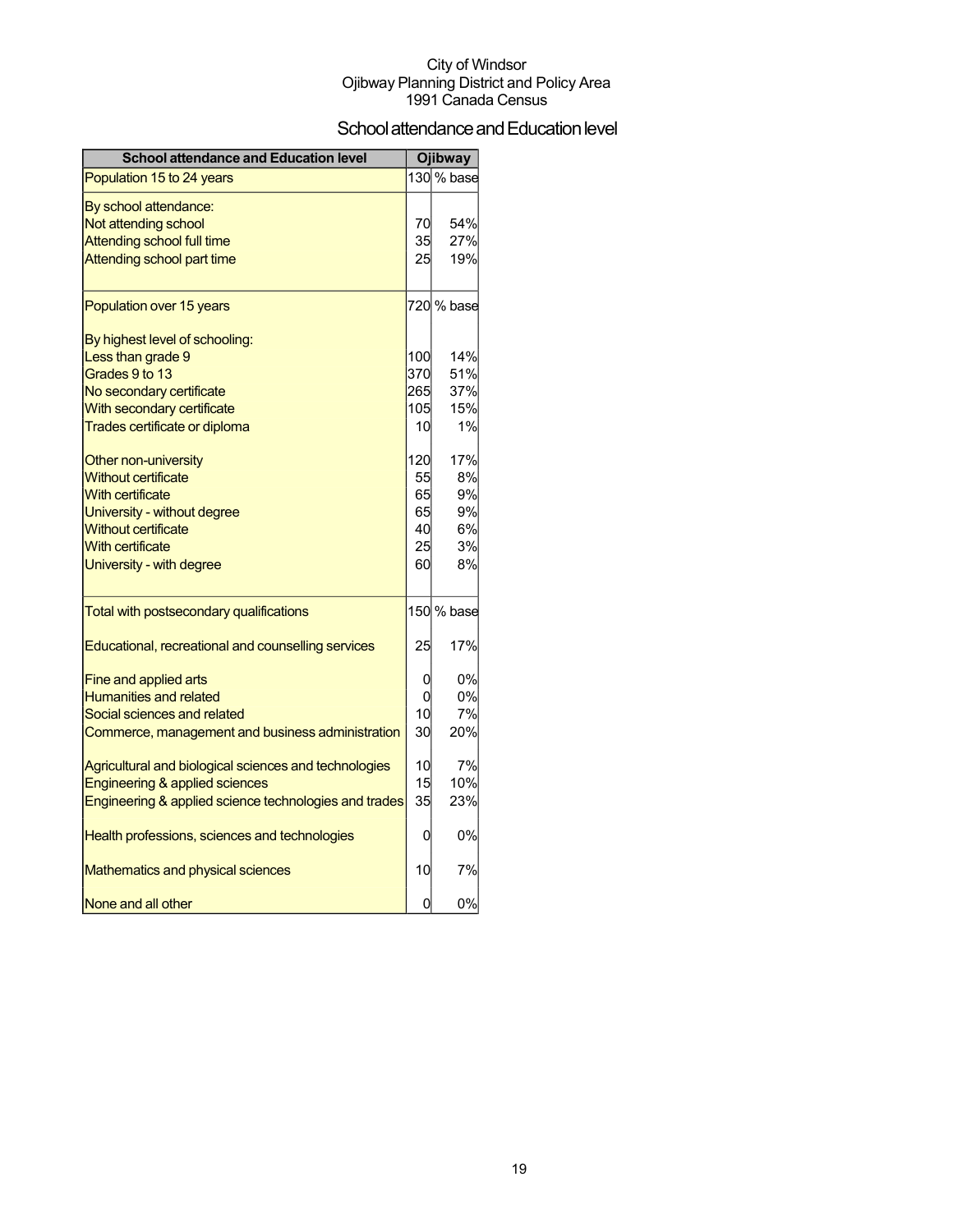## Post-secondary Education by sex

| <b>Post-secondary Education by sex</b>                   |          | <b>Ojibway</b> |
|----------------------------------------------------------|----------|----------------|
| Males with postsecondary qualifications                  |          | 85 % base      |
| Educational, recreational and counselling services       | 10       | 12%            |
| Fine and applied arts                                    | 0        | 0%             |
| <b>Humanities and related</b>                            | $\Omega$ | 0%             |
| Social sciences and related                              | $\Omega$ | 0%             |
| Commerce, management and business administration         | $\Omega$ | 0%             |
| Agricultural and biological sciences and technologies    | 0        | 0%             |
| Engineering & applied sciences                           | 15       | 18%            |
| Engineering & applied science technologies and trades 35 |          | 41%            |
| Health professions, sciences and technologies            | 0        | 0%             |
| <b>Mathematics and physical sciences</b>                 | 10       | 12%            |
| None and all other                                       | $\Omega$ | 0%             |
| Females with postsecondary qualifications                |          | 65 % base      |
| Educational, recreational and counselling services       | 15       | 23%            |
| Fine and applied arts                                    | 0        | 0%             |
| <b>Humanities and related</b>                            | $\Omega$ | 0%             |
| Social sciences and related                              | 10       | 15%            |
| Commerce, management and business administration         | 30       | 46%            |
| Agricultural and biological sciences and technologies    | 10       | 15%            |
| Engineering & applied sciences                           | 0        | 0%             |
| Engineering & applied science technologies and trades    | $\Omega$ | 0%             |
| Health professions, sciences and technologies            | 0        | 0%             |
| Mathematics and physical sciences                        | 0        | 0%             |
| None and all other                                       | $\Omega$ | 0%             |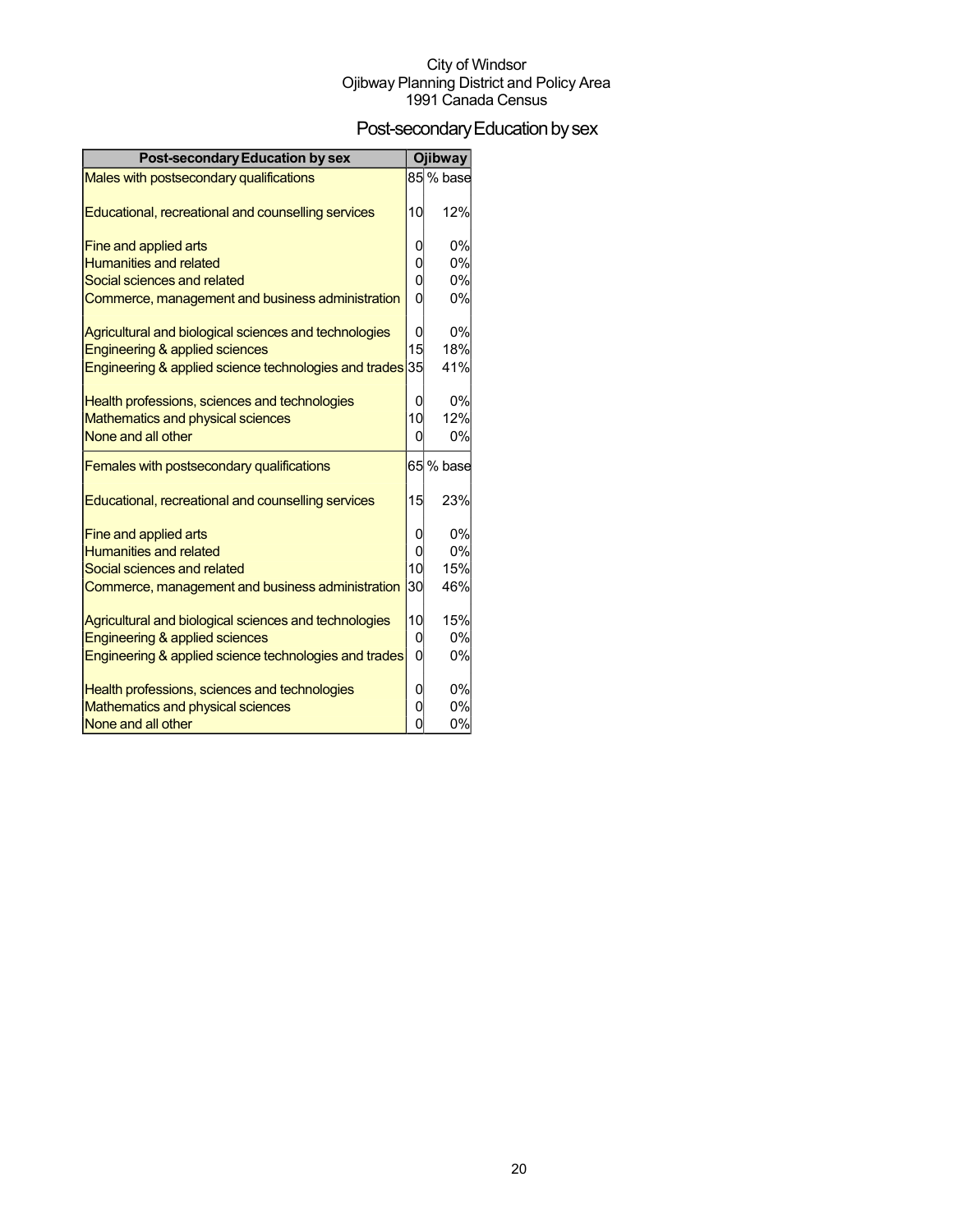## Labour Force

| <b>Labour Force</b>                            | <b>Ojibway</b> |            |
|------------------------------------------------|----------------|------------|
| Total 15 years and over 725 % base             |                |            |
| In labour force                                | 490            | 68%        |
| Employed                                       | 415            | 57%        |
| <b>Unemployed</b>                              | 80             | 11%        |
| Not in the labour force                        | 230            | 32%        |
| Unemployment rate                              | 16%            |            |
| <b>Participation rate</b>                      | 68%            |            |
| Total 15-24 years                              |                | 130 % base |
| In labour force                                | 105            | 81%        |
| Employed                                       | 100            | 77%        |
| <b>Unemployed</b>                              | 10             | 8%         |
| Not in the labour force                        | 20             | 15%        |
| Unemployment rate                              | 10%            |            |
| <b>Participation rate</b>                      | 81%            |            |
| Total 25 years and over                        |                | 585 % base |
| In labour force                                | 380            | 65%        |
| Employed                                       | 305            | 52%        |
| <b>Unemployed</b>                              | 75             | 13%        |
| Not in the labour force                        | 210            | 36%        |
| Unemployment rate<br><b>Participation rate</b> | 20%<br>65%     |            |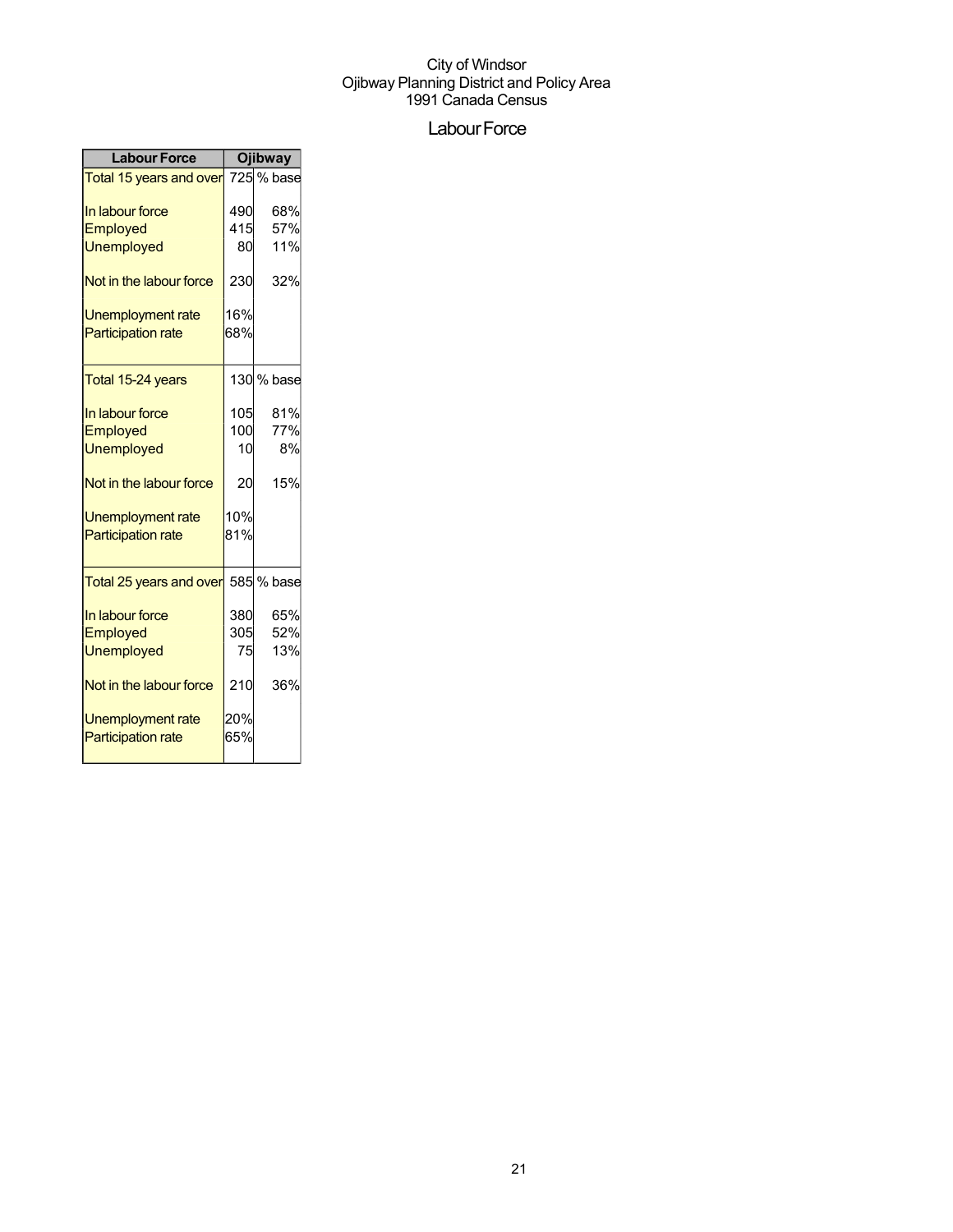## Labour Force - Males

| <b>Labour Force - Males</b>        | <b>Ojibway</b> |            |
|------------------------------------|----------------|------------|
| Males 15 years and over            |                | 360 % base |
| In labour force                    | 275            | 76%        |
| Employed                           | 240            | 67%        |
| <b>Unemployed</b>                  | 35             | 10%        |
| Not in the labour force            | 95             | 26%        |
| Unemployment rate                  | 13%            |            |
| <b>Participation rate</b>          | 76%            |            |
| Males 15-24 years                  |                | 70 % base  |
| In labour force                    | 50             | 71%        |
| Employed                           | 50             | 71%        |
| <b>Unemployed</b>                  | 0              | 0%         |
| Not in the labour force            | 25             | 36%        |
| Unemployment rate                  | 0%             |            |
| <b>Participation rate</b>          | 71%            |            |
| Males 25 years and over 295 % base |                |            |
| In labour force                    | 220            | 75%        |
| Employed                           | 190            | 64%        |
| <b>Unemployed</b>                  | 35             | 12%        |
| Not in the labour force            | 70             | 24%        |
| Unemployment rate                  | 16%            |            |
| <b>Participation rate</b>          | 75%            |            |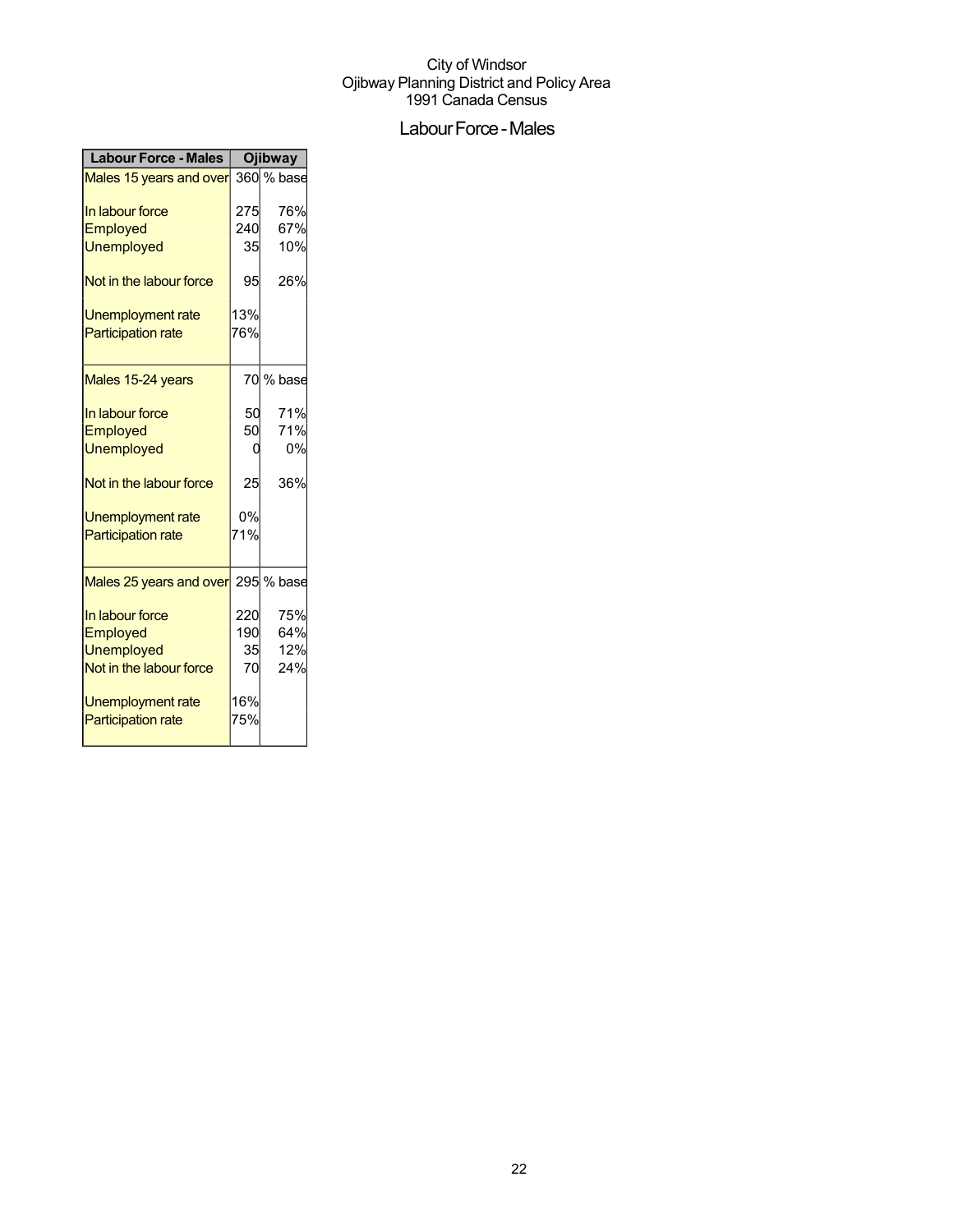## Labour Force - Females

| <b>Labour Force - Females</b> |     | <b>Ojibway</b> |
|-------------------------------|-----|----------------|
| Females 15 years and over     |     | 360 % base     |
| In labour force               | 215 | 60%            |
| Employed                      | 170 | 47%            |
| <b>Unemployed</b>             | 50  | 14%            |
| Not in the labour force       | 145 | 40%            |
| Unemployment rate             | 23% |                |
| <b>Participation rate</b>     | 60% |                |
| Females 15-24 years           |     | 65% base       |
| In labour force               | 60  | 92%            |
| Employed                      | 55  | 85%            |
| <b>Unemployed</b>             | 10  | 15%            |
| Not in the labour force       | 10  | 15%            |
| Unemployment rate             | 17% |                |
| <b>Participation rate</b>     | 92% |                |
| Females 25 years and over     |     | 295 % base     |
| In labour force               | 155 | 53%            |
| Employed                      | 120 | 41%            |
| <b>Unemployed</b>             | 35  | 12%            |
| Not in the labour force       | 140 | 47%            |
| Unemployment rate             | 23% |                |
| <b>Participation rate</b>     | 53% |                |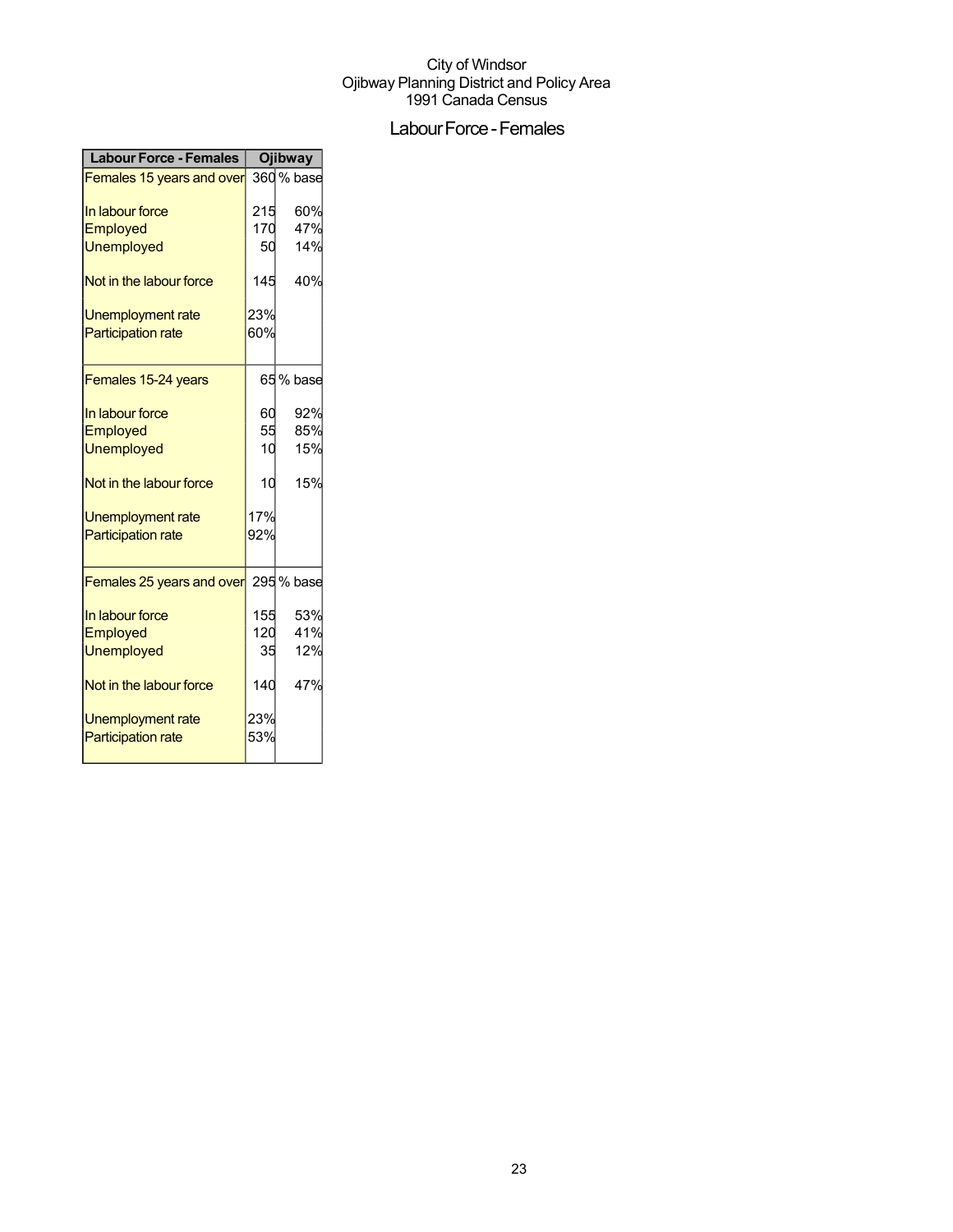## Labour Force - Females with Children

| Females, 15 years and older, no children at home<br>185 % base<br>In the labour force<br>110<br>59%<br>100<br>54%<br>Employed<br><b>Unemployed</b><br>11%<br>20<br>Not in the labour force<br>41%<br>75<br>18%<br>Unemployment rate<br>59%<br><b>Participation rate</b><br>170 % base<br>Females 15 years and older with children at home |
|-------------------------------------------------------------------------------------------------------------------------------------------------------------------------------------------------------------------------------------------------------------------------------------------------------------------------------------------|
|                                                                                                                                                                                                                                                                                                                                           |
|                                                                                                                                                                                                                                                                                                                                           |
|                                                                                                                                                                                                                                                                                                                                           |
|                                                                                                                                                                                                                                                                                                                                           |
|                                                                                                                                                                                                                                                                                                                                           |
|                                                                                                                                                                                                                                                                                                                                           |
|                                                                                                                                                                                                                                                                                                                                           |
|                                                                                                                                                                                                                                                                                                                                           |
|                                                                                                                                                                                                                                                                                                                                           |
| In the labour force<br>105<br>62%                                                                                                                                                                                                                                                                                                         |
| 41%<br><b>Employed</b><br>70                                                                                                                                                                                                                                                                                                              |
| 40<br>24%<br>Unemployed                                                                                                                                                                                                                                                                                                                   |
| Not in the labour force<br>38%<br>65                                                                                                                                                                                                                                                                                                      |
|                                                                                                                                                                                                                                                                                                                                           |
| 38%<br>Unemployment rate                                                                                                                                                                                                                                                                                                                  |
| 62%<br><b>Participation rate</b>                                                                                                                                                                                                                                                                                                          |
|                                                                                                                                                                                                                                                                                                                                           |
| 55 % base<br>Females with children under 6 years only                                                                                                                                                                                                                                                                                     |
| In the labour force<br>35<br>64%                                                                                                                                                                                                                                                                                                          |
| 64%<br>Employed<br>35                                                                                                                                                                                                                                                                                                                     |
| <b>Unemployed</b><br>18%<br>10                                                                                                                                                                                                                                                                                                            |
| Not in the labour force<br>25<br>45%                                                                                                                                                                                                                                                                                                      |
|                                                                                                                                                                                                                                                                                                                                           |
| 29%<br>Unemployment rate                                                                                                                                                                                                                                                                                                                  |
| 64%<br><b>Participation rate</b>                                                                                                                                                                                                                                                                                                          |
| % base<br>Females with children under 6 and children six years and older<br>0                                                                                                                                                                                                                                                             |
| In the labour force<br>0                                                                                                                                                                                                                                                                                                                  |
| 0<br>Employed                                                                                                                                                                                                                                                                                                                             |
| 0<br><b>Unemployed</b>                                                                                                                                                                                                                                                                                                                    |
| Not in the labour force<br>0                                                                                                                                                                                                                                                                                                              |
| Unemployment rate                                                                                                                                                                                                                                                                                                                         |
| <b>Participation rate</b>                                                                                                                                                                                                                                                                                                                 |
| 120 % base<br>Females with children over 6 years only                                                                                                                                                                                                                                                                                     |
| In the labour force<br>70<br>58%                                                                                                                                                                                                                                                                                                          |
| 35<br>29%<br>Employed                                                                                                                                                                                                                                                                                                                     |
| 25%<br>Unemployed<br>30                                                                                                                                                                                                                                                                                                                   |
| Not in the labour force<br>45<br>38%                                                                                                                                                                                                                                                                                                      |
| 43%<br>Unemployment rate                                                                                                                                                                                                                                                                                                                  |
| 58%<br><b>Participation rate</b>                                                                                                                                                                                                                                                                                                          |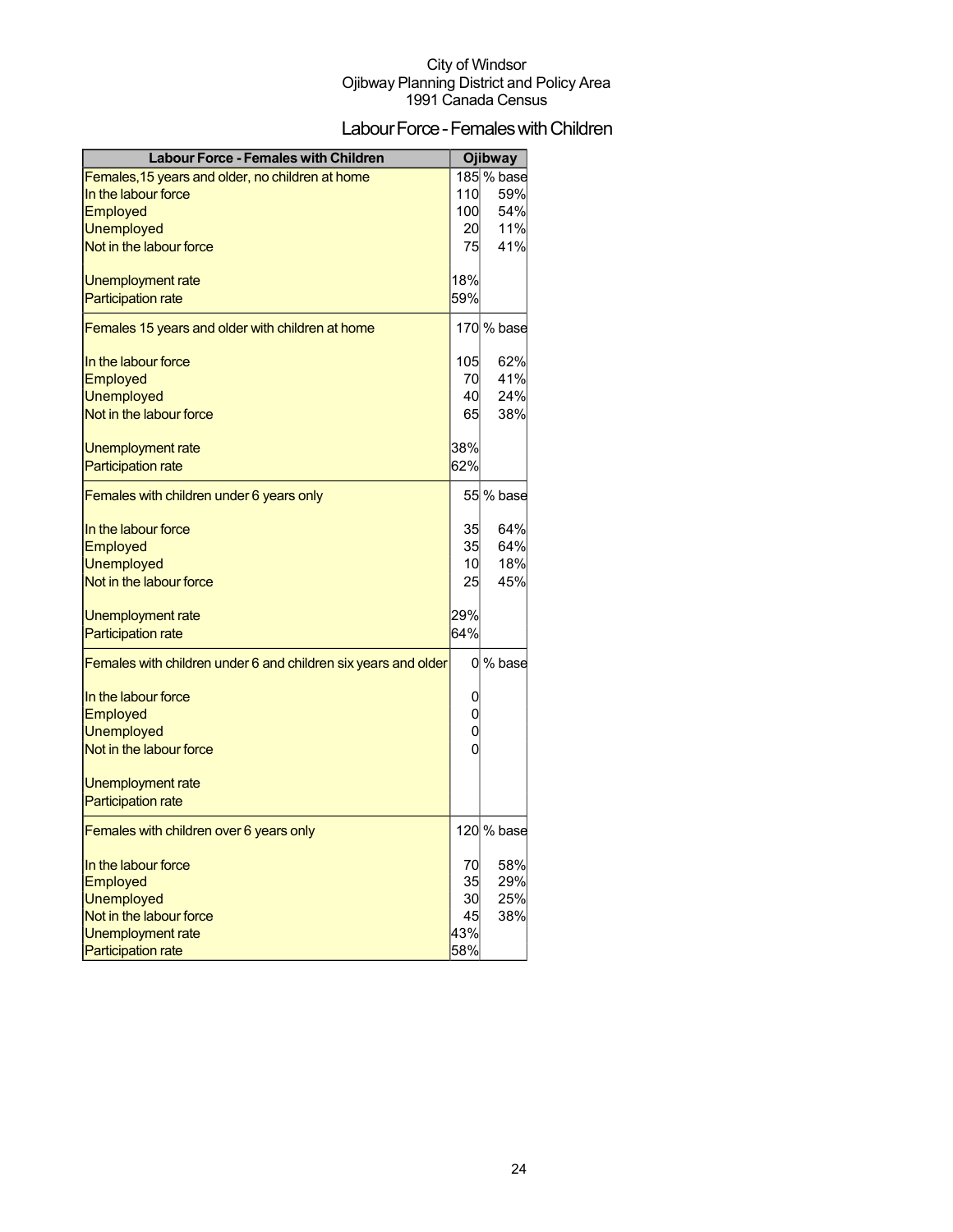## Fertility

| <b>Fertility</b>                                             |       | Ojibway    |
|--------------------------------------------------------------|-------|------------|
| Ever-married women 15 years and older, by children ever born |       | 310 % base |
|                                                              |       |            |
| No child                                                     | 45    | 15%        |
| 1 child                                                      | 80    | 26%        |
| 2 children                                                   | 85    | 27%        |
| 3 children                                                   | 45    | 15%        |
| 4 or more children                                           | 60    | 19%        |
| Children ever-born per 1000                                  | 2,387 |            |
| Ever-married women 15-44 years                               | 170   |            |
| Children ever-born per 1000                                  | 1,344 |            |
| Single women 15 years and over                               | 55    |            |
| Children ever-born per 1000                                  | 164   |            |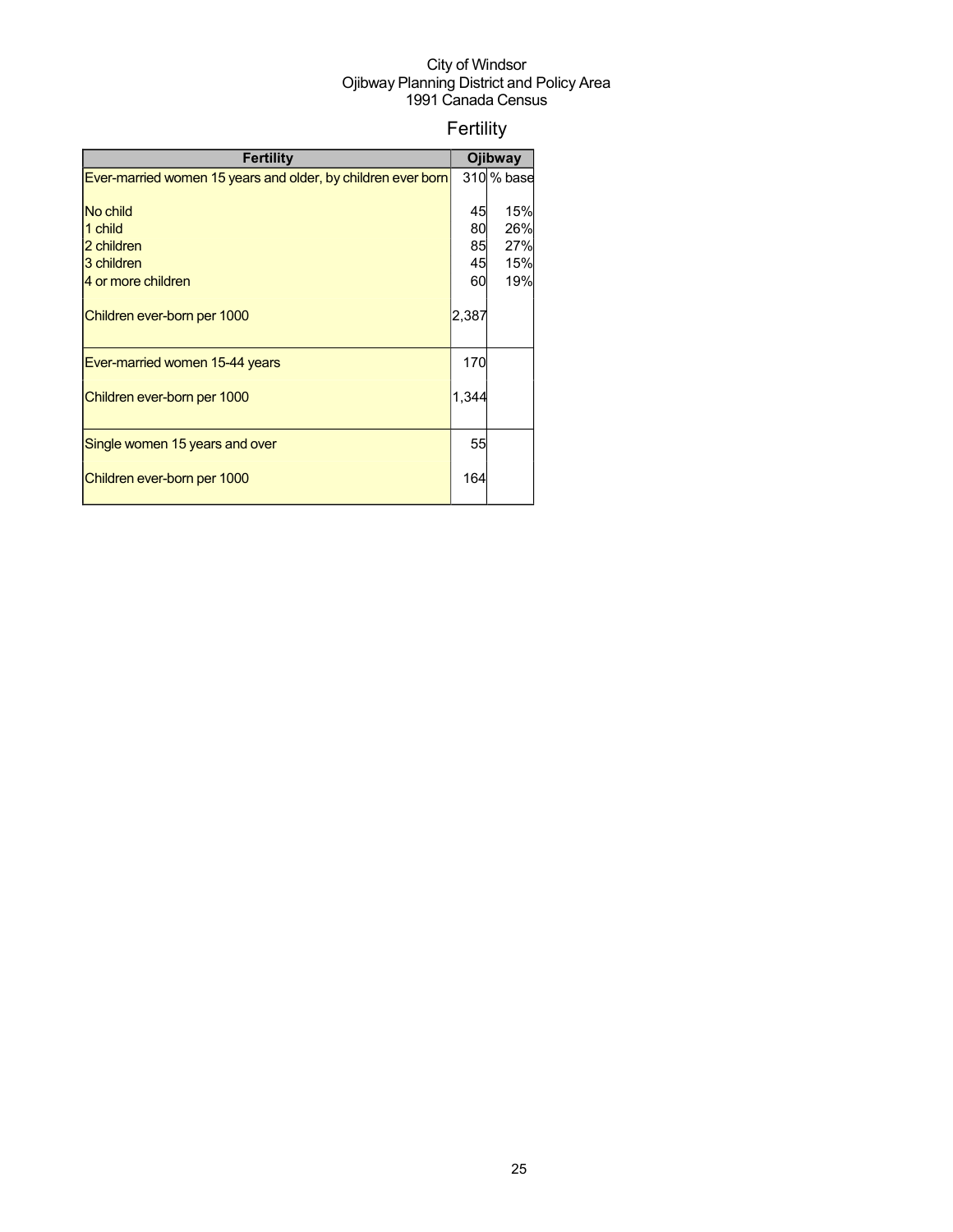## Industry

| <b>Industry</b>                                  |     | Ojibway |
|--------------------------------------------------|-----|---------|
| Total labour force 15 years and older 490 % base |     |         |
| <b>Total for all industries</b>                  | 470 | 96%     |
| <b>Agriculture and related</b>                   |     | 0%      |
| <b>Fishing and trapping</b>                      |     | 0%      |
| Logging and forestry                             |     | 0%      |
| Mining, quarrying & oil wells                    | 10  | 2%      |
| Manufacturing                                    | 150 | 31%     |
| Construction                                     | 45  | 9%      |
| <b>Transportation and storage</b>                |     | 0%      |
| <b>Communication and utilities</b>               | 20  | 4%      |
| <b>Wholesale trade</b>                           | 10  | 2%      |
| <b>Retail trade</b>                              | 45  | 9%      |
| <b>Finance and insurance</b>                     |     | 0%      |
| Real estate and insurance agents                 | 10  | 2%      |
| <b>Business service</b>                          | 30  | 6%      |
| Government service                               |     | 0%      |
| <b>Educational service</b>                       | 30  | 6%      |
| <b>Health and social service</b>                 | 35  | 7%      |
| <b>Accommodation &amp; food service</b>          | 20  | 4%      |
| Other service industries                         | 60  | 12%     |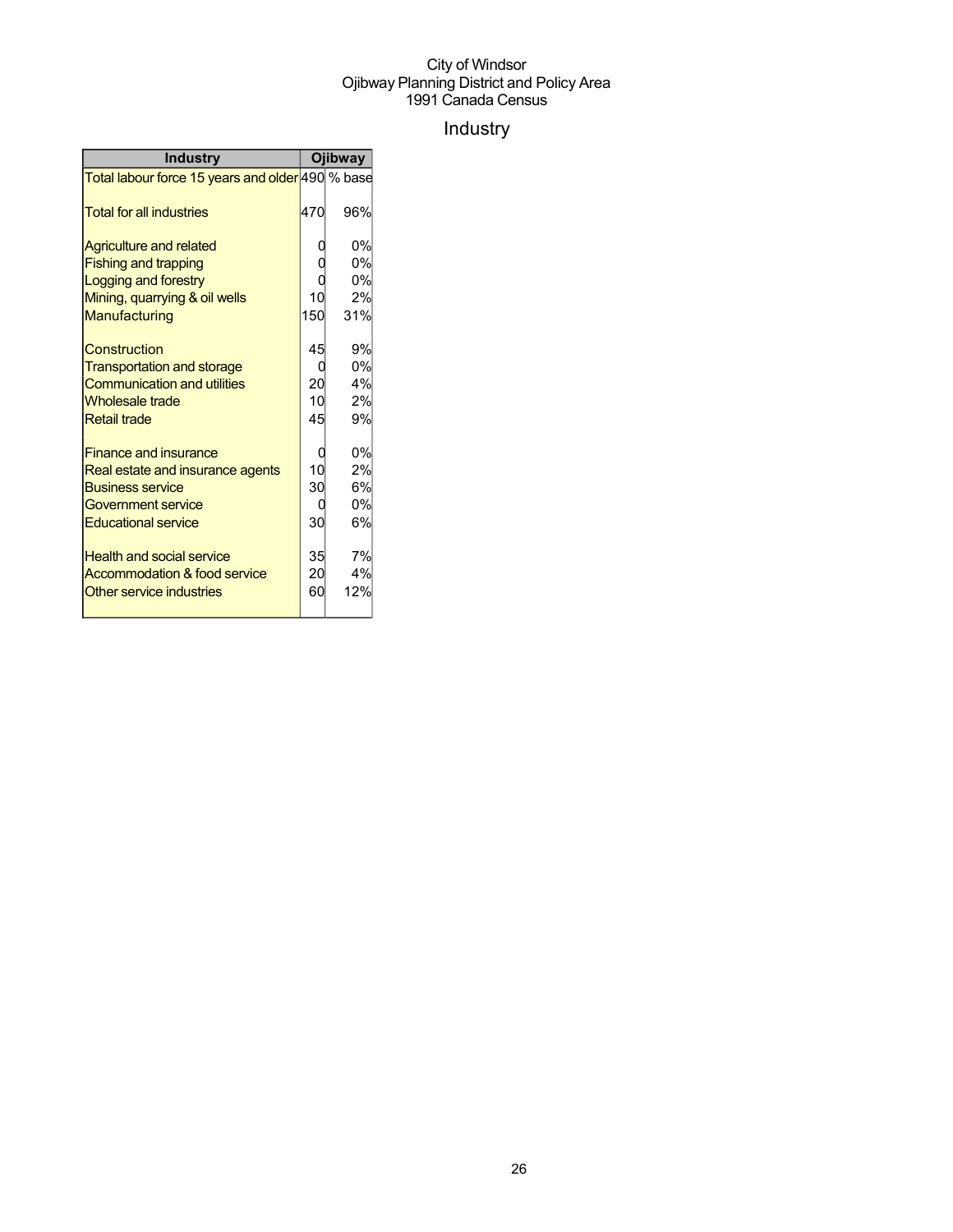## **Occupation**

| <b>Occupation</b>                             |    | Ojibway    |
|-----------------------------------------------|----|------------|
| <b>Total for all occupations</b>              |    | 470 % base |
|                                               |    |            |
| <b>Managerial and administrative</b>          | 30 | 6%         |
| Natural sciences, engineering and mathematics | 10 | 2%         |
| Social sciences & related                     | 10 | 2%         |
| Religion                                      | O  | 0%         |
| <b>Teaching and related</b>                   | 10 | 2%         |
| <b>Medicine and health</b>                    | 20 | 4%         |
| Art, literary, recreational                   | 0  | 0%         |
| <b>Clerical and related</b>                   | 55 | 12%        |
| <b>Sales</b>                                  | 20 | 4%         |
| Service                                       | 90 | 19%        |
| Farming, horticultural and animal husbandry   |    | 0%         |
| Fishing, trapping and related                 |    | 0%         |
| <b>Forestry and logging</b>                   |    | 0%         |
| Mining, quarrying, oil & gas                  |    | 0%         |
| Processing                                    | 20 | 4%         |
| <b>Machining and related</b>                  | 10 | 2%         |
| Product fabricating, assembly and repairing   | 65 | 14%        |
| <b>Construction trades</b>                    | 25 | 5%         |
| <b>Transport equipment operating</b>          | 25 | 5%         |
| Material handling & related                   | 25 | 5%         |
|                                               |    |            |
| Other crafts, equipment operating             |    | 0%         |
| Occupations not elsewhere classified          | 30 | 6%         |
|                                               |    |            |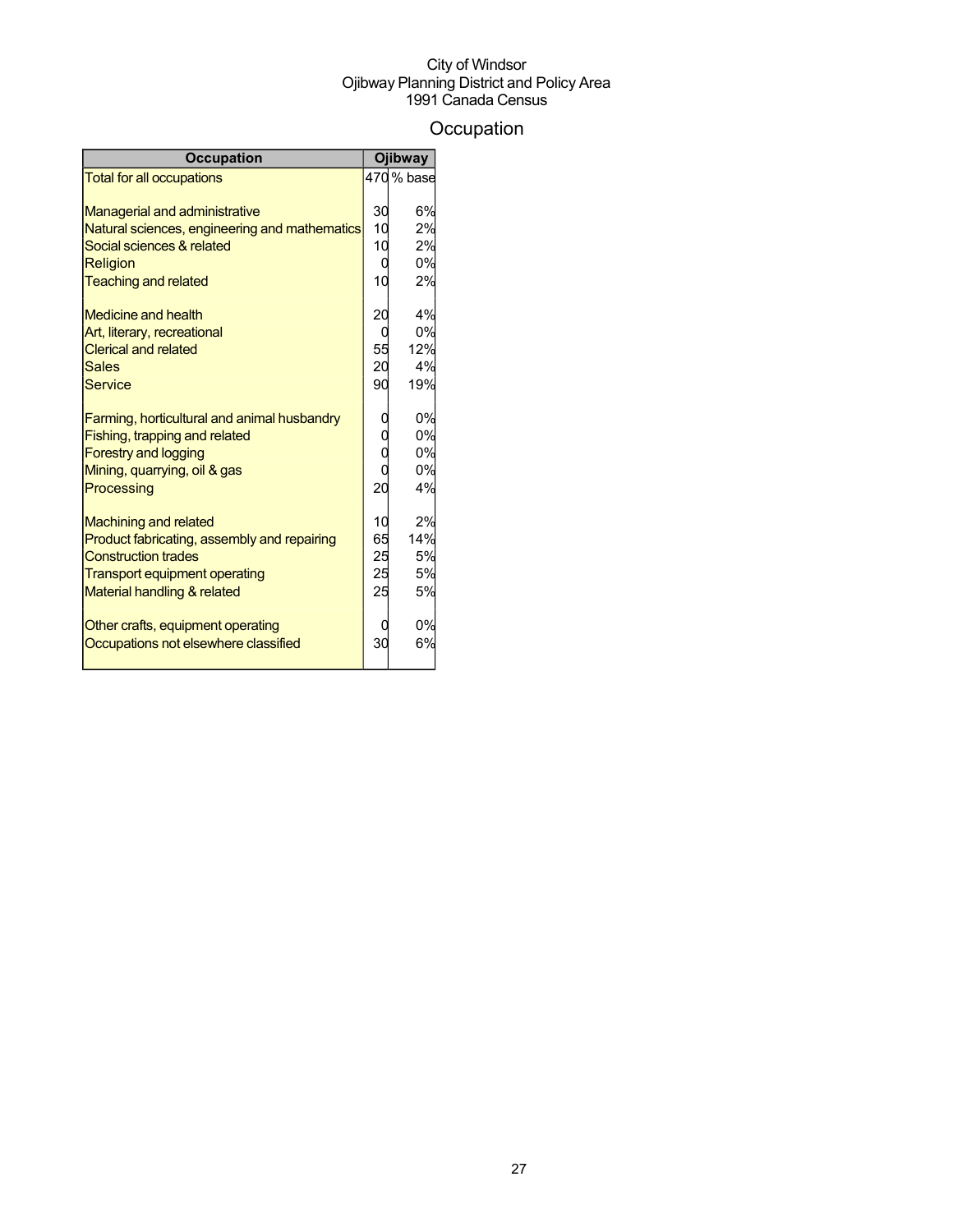## Occupation-Males

| <b>Occupation - Males</b>                     |    | <b>Ojibway</b> |
|-----------------------------------------------|----|----------------|
| Males, all occupations                        |    | 270 % base     |
|                                               |    |                |
| Managerial, administrative                    | 15 | 6%             |
| Natural sciences, engineering and mathematics | 10 | 4%             |
| Social sciences & related                     | 0  | 0%             |
| Religion                                      |    | 0%             |
| <b>Teaching and related</b>                   |    | 0%             |
| <b>Medicine and health</b>                    |    | 0%             |
| Art, literary, recreational                   |    | 0%             |
| <b>Clerical and related</b>                   | 25 | 9%             |
| <b>Sales</b>                                  | 10 | 4%             |
| <b>Service</b>                                | 20 | 7%             |
|                                               |    |                |
| Farming, horticultural and animal husbandry   |    | 0%             |
| Fishing, trapping and related                 |    | 0%             |
| <b>Forestry and logging</b>                   |    | 0%             |
| Mining, quarrying, oil & gas                  | C  | 0%             |
| Processing                                    | 10 | 4%             |
|                                               |    |                |
| <b>Machining and related</b>                  | 10 | 4%             |
| Product fabricating, assembly and repairing   | 65 | 24%            |
| <b>Construction trades</b>                    | 25 | 9%             |
| <b>Transport equipment operating</b>          | 25 | 9%             |
| Material handling & related                   | 25 | 9%             |
|                                               |    |                |
| Other crafts, equipment operating             |    | 0%             |
| Occupations not elsewhere classified          | 30 | 11%            |
|                                               |    |                |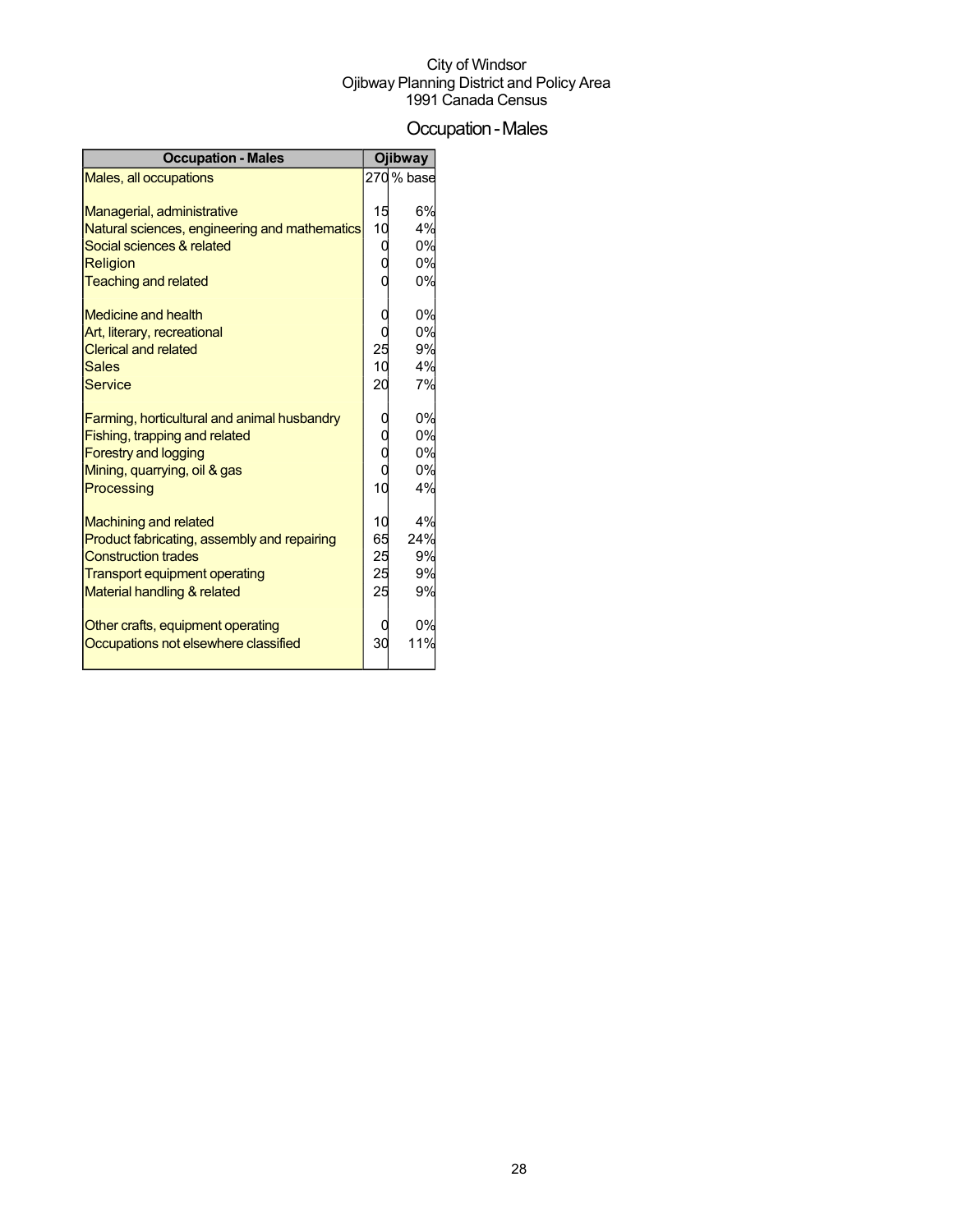## Occupation-Females

| <b>Occupation - Females</b>                   |    | <b>Ojibway</b> |
|-----------------------------------------------|----|----------------|
| Females, all occupations                      |    | 200 % base     |
|                                               |    |                |
| Managerial, administrative                    | 15 | 8%             |
| Natural sciences, engineering and mathematics | 0  | 0%             |
| Social sciences & related                     | 10 | 5%             |
| Religion                                      | 0  | 0%             |
| <b>Teaching and related</b>                   | 10 | 5%             |
| Medicine and health                           | 20 | 10%            |
| Art, literary, recreational                   | 0  | 0%             |
| <b>Clerical and related</b>                   | 30 | 15%            |
| <b>Sales</b>                                  | 10 | 5%             |
| Service                                       | 70 | 35%            |
|                                               |    |                |
| Farming, horticultural and animal husbandry   |    | 0%             |
| Fishing, trapping and related                 | C  | 0%             |
| <b>Forestry and logging</b>                   | C  | 0%             |
| Mining, quarrying, oil & gas                  | C  | 0%             |
| Processing                                    | 10 | 5%             |
| <b>Machining and related</b>                  | C  | 0%             |
| Product fabricating, assembly and repairing   | O  | 0%             |
| <b>Construction trades</b>                    | 0  | 0%             |
| <b>Transport equipment operating</b>          | 0  | 0%             |
| Material handling & related                   | C  | 0%             |
| Other crafts, equipment operating             | 0  | 0%             |
| Occupations not elsewhere classified          |    | 0%             |
|                                               |    |                |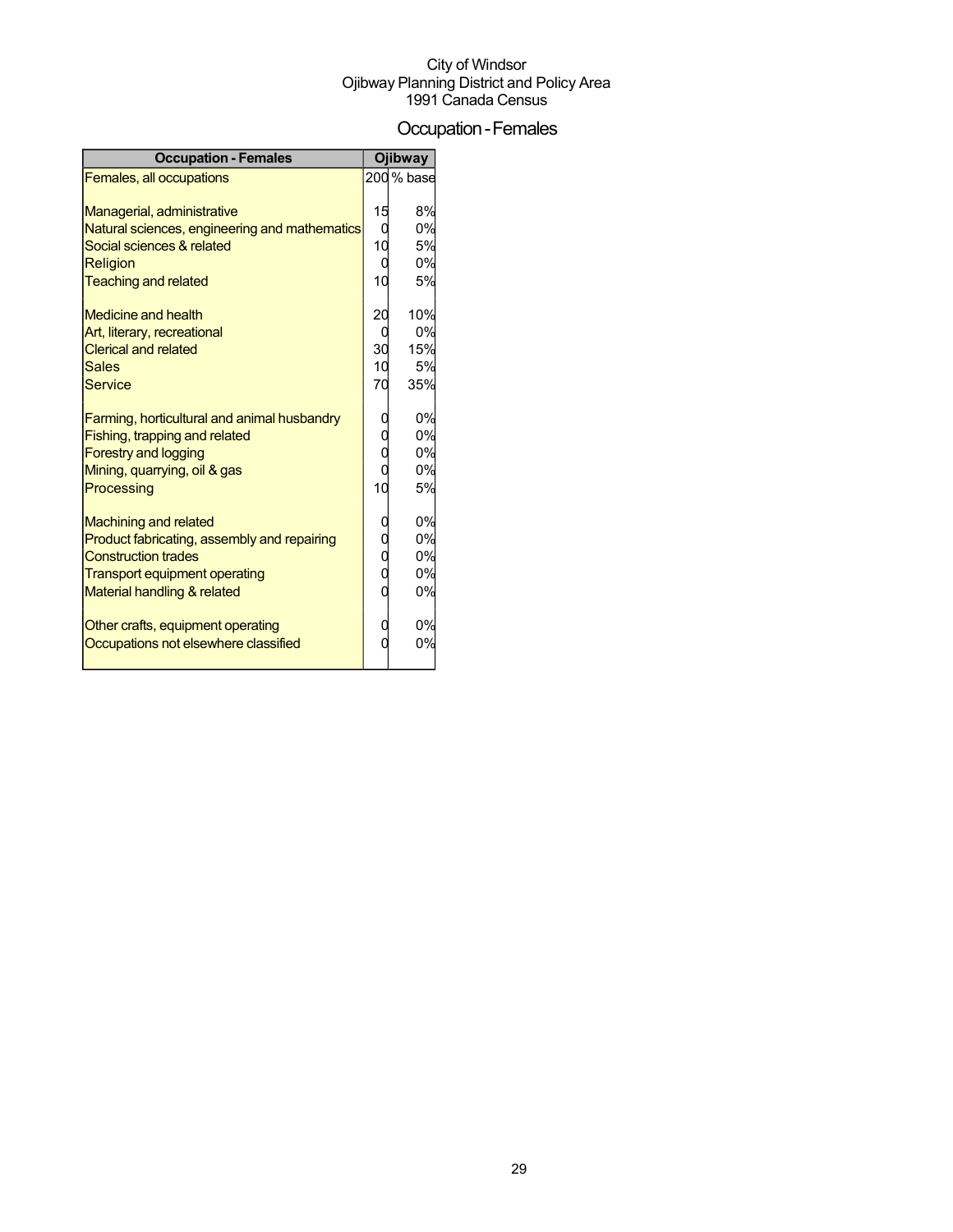## ClassofWorker

| <b>Class of Worker</b>               |     | <b>Ojibway</b> |  |
|--------------------------------------|-----|----------------|--|
| <b>Total - All classes of worker</b> |     | 470 % base     |  |
| <b>Paid workers</b>                  | 455 | 97%            |  |
| <b>Employees</b>                     | 450 | 96%            |  |
| Self-employed (incorporated)         | 10  | 2%             |  |
| Self-employed (unincorporated)       | 10  | 2%             |  |
| <b>Unpaid family workers</b>         |     | 0%             |  |
| Males - All classes of worker        |     | 275% base      |  |
| <b>Paid workers</b>                  | 265 | 96%            |  |
| <b>Employees</b>                     | 255 | 93%            |  |
| Self-employed (incorporated)         | 10  | 4%             |  |
| Self-employed (unincorporated)       | 10  | 4%             |  |
| <b>Unpaid family workers</b>         |     | 0%             |  |
| <b>Females - All classes</b>         |     | 195% base      |  |
| <b>Paid workers</b>                  | 190 | 97%            |  |
| <b>Employees</b>                     | 195 | 100%           |  |
| Self-employed (incorporated)         |     | 0%             |  |
| Self-employed (unincorporated)       |     | 0%             |  |
| <b>Unpaid family workers</b>         |     | 0%             |  |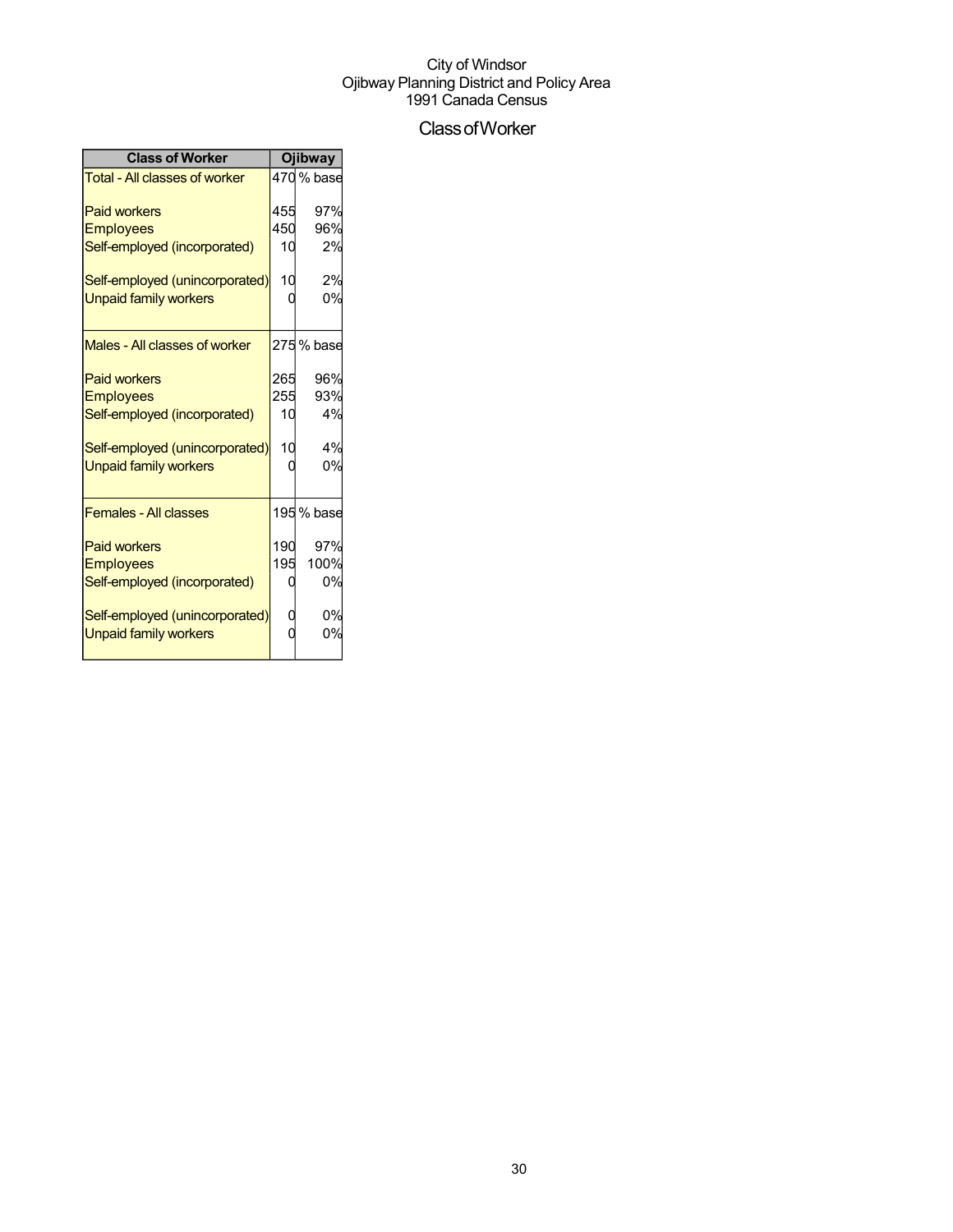## Place of Work

| <b>Place of Work</b>                    |     | Ojibway       |
|-----------------------------------------|-----|---------------|
| <b>Total in labour force</b>            |     | 415 $\%$ base |
| Usual place of work:                    | 360 | 87%           |
| In Census Sub-division of residence 240 |     | 58%           |
| In different Census Sub-division        | 130 | 31%           |
| In Census Division of residence         | 80  | 19%           |
| At home                                 | 30  | 7%            |
| <b>Outside Canada</b>                   | t   | 0%            |
| No usual place of work                  | 15  | 4%            |
| <b>Males in labour force</b>            |     | 245 % base    |
| Usual place of work:                    | 215 | 88%           |
| In Census Sub-division of residence 160 |     | 65%           |
| In different Census Sub-division        | 65  | 27%           |
| In Census Division of residence         | 40  | 16%           |
| At home                                 |     | 0%            |
| <b>Outside Canada</b>                   |     | 0%            |
| No usual place of work                  | 15  | 6%            |
| <b>Females in labour force</b>          |     | 170 % base    |
| Usual place of work:                    | 145 | 85%           |
| In Census Sub-division of residence     | 80  | 47%           |
| In different Census Sub-division        | 65  | 38%           |
| In Census Division of residence         | 40  | 24%           |
| At home                                 | 30  | 18%           |
| <b>Outside Canada</b>                   |     | 0%            |
| No usual place of work                  |     | 0%            |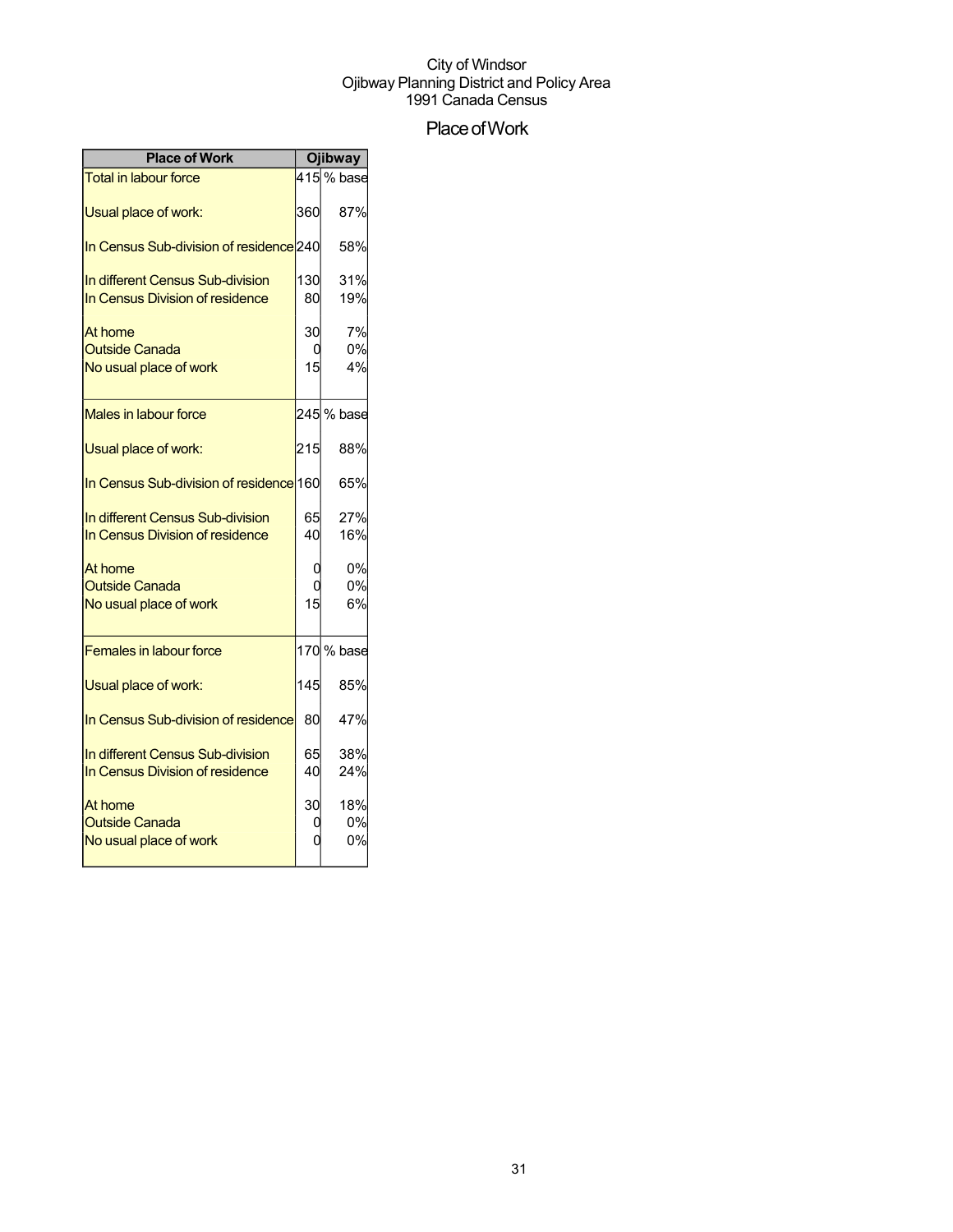## Families in Labour Force

| <b>Families in Labour Force</b>                                                                                                                                         | <b>Ojibway</b>         |                                        |  |
|-------------------------------------------------------------------------------------------------------------------------------------------------------------------------|------------------------|----------------------------------------|--|
| Census families in private<br>households                                                                                                                                |                        | 265% base                              |  |
| Married & common-law families 215<br>No member in labour force<br>Some members in labour force 180<br>One member only<br>Two or more members<br>Couples in labour force | 40<br>50<br>130<br>115 | 81%<br>15%<br>68%<br>19%<br>49%<br>43% |  |
| Lone-parent families<br>No member in labour force<br>Some members in labour force<br><b>Parent in labour force</b>                                                      | 50<br>10<br>35<br>30   | 19%<br>4%<br>13%<br>11%                |  |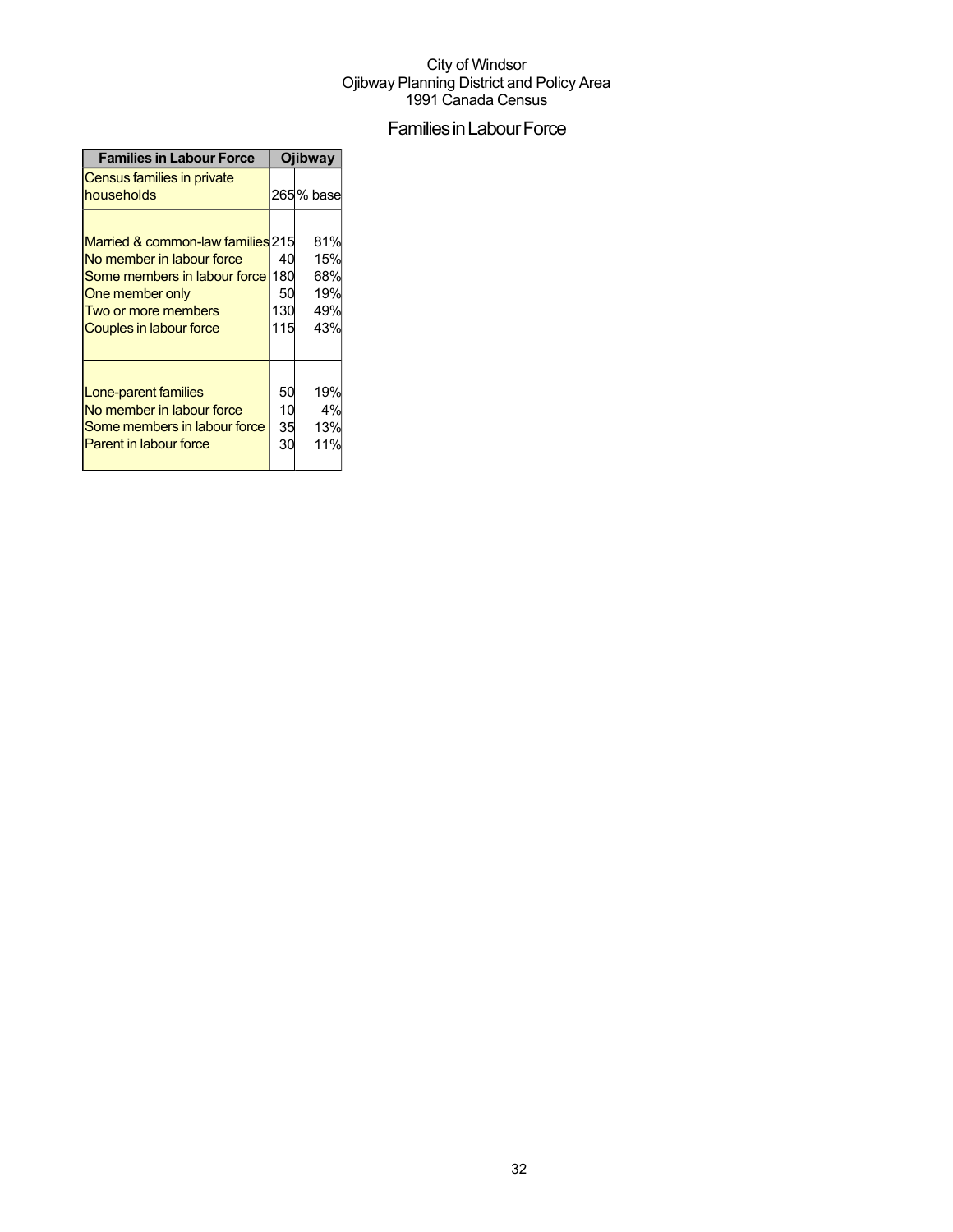## Income - full and part-time employment

| Income - full and part-time employment Ojibway             |     |  |
|------------------------------------------------------------|-----|--|
| <b>Males and females</b>                                   |     |  |
| Worked full year, full time                                |     |  |
| Average employment income<br>Aggregate income (000)        | \$С |  |
|                                                            |     |  |
| Worked part year or part time<br>Average employment income |     |  |
| Aggregate income (000)                                     | \$0 |  |
| <b>Males</b>                                               |     |  |
| Worked full year, full time                                |     |  |
| Average employment income<br>Aggregate income (000)        | \$0 |  |
| Worked part year or part time                              |     |  |
| Average employment income<br>Aggregate income (000)        | \$0 |  |
|                                                            |     |  |
| <b>Females</b>                                             |     |  |
| Worked full year, full time<br>Average employment income   |     |  |
| Aggregate income (000)                                     | \$С |  |
| Worked part year or part time                              |     |  |
| Average employment income<br>Aggregate income (000)        | \$0 |  |
|                                                            |     |  |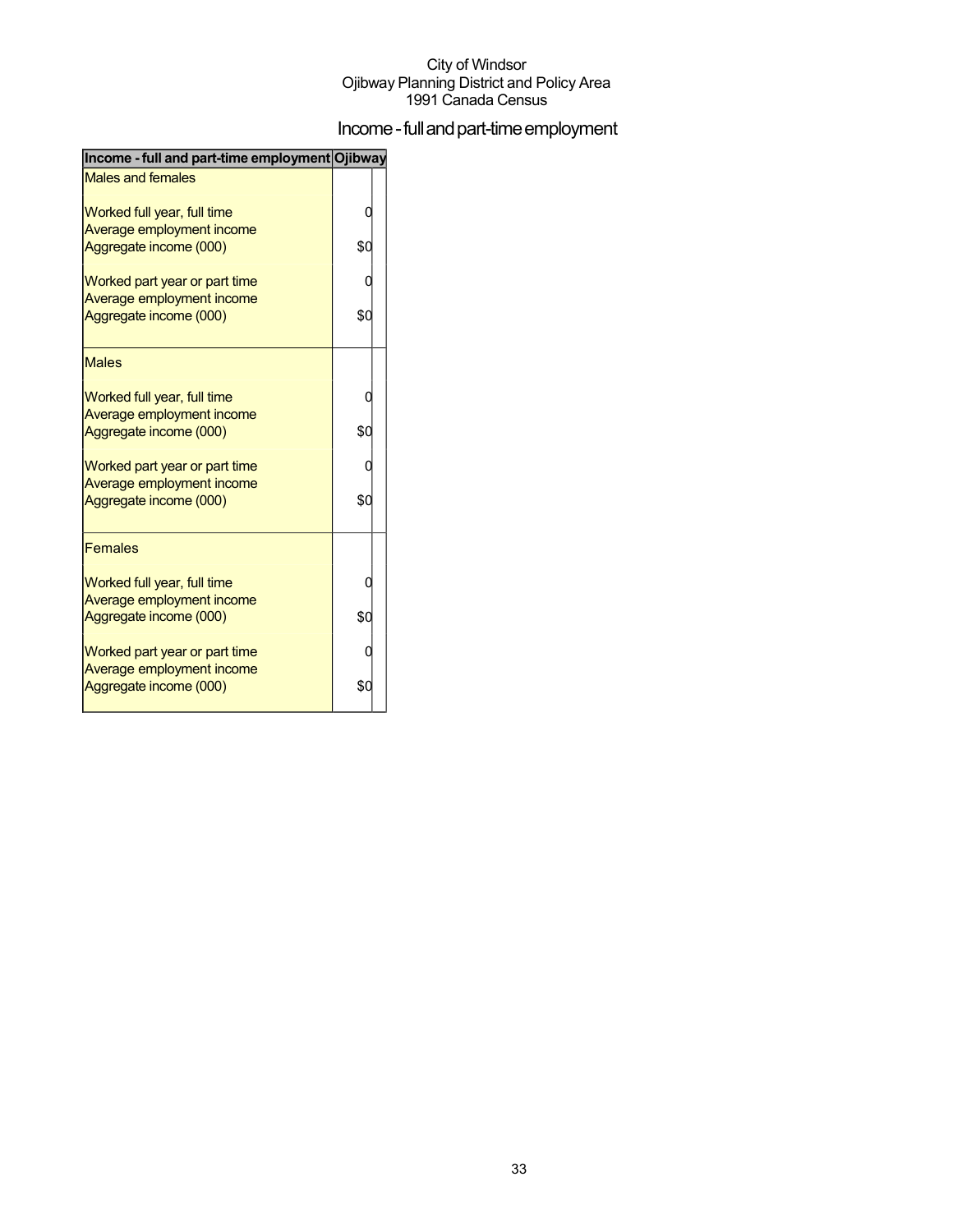## Income - Individual Source of Income

| Income - Individual<br><b>Source of Income</b> | Ojibway  |            |  |
|------------------------------------------------|----------|------------|--|
| Total 15 years and over with income            |          | 630 % base |  |
| <b>Under \$7,500</b>                           |          | 95 15.10%  |  |
| \$7,500 - \$14,999                             |          | 14523.00%  |  |
| \$15,000 - \$29,999                            |          | 25540.50%  |  |
| \$30,000 and over                              |          | 13521.40%  |  |
| Average income                                 | \$20,667 |            |  |
| Aggregate income (000)                         | \$13,020 |            |  |
| <b>Median income</b>                           | \$19,227 |            |  |
|                                                |          |            |  |
| Males 15 years and over with income            |          | 340 % base |  |
| <b>Under \$7,500</b>                           |          | 35 10.30%  |  |
| \$7,500 - \$14,999                             |          | 40 11.80%  |  |
| \$15,000 - \$29,999                            |          | 15044.10%  |  |
| \$30,000 and over                              |          | 12035.30%  |  |
| Average income                                 | \$25,941 |            |  |
| Aggregate income (000)                         | \$8,820  |            |  |
| <b>Median income</b>                           | \$23,962 |            |  |
| Females 15 years and over with income          |          | 290 % base |  |
|                                                |          |            |  |
| <b>Under \$7,500</b>                           |          | 6020.70%   |  |
| \$7,500 - \$14,999                             |          | 10536.20%  |  |
| \$15,000 - \$29,999                            |          | 10536.20%  |  |
| \$30,000 and over                              |          | 15 5.20%   |  |
| Average income                                 | \$14,483 |            |  |
| Aggregate income (000)                         | \$4,200  |            |  |
| <b>Median income</b>                           | \$13,676 |            |  |
| Source of total income:                        |          |            |  |
| <b>Employment income</b>                       | 70%      |            |  |
| Government transfer payments                   | 24%      |            |  |
| <b>Other income</b>                            | 6%       |            |  |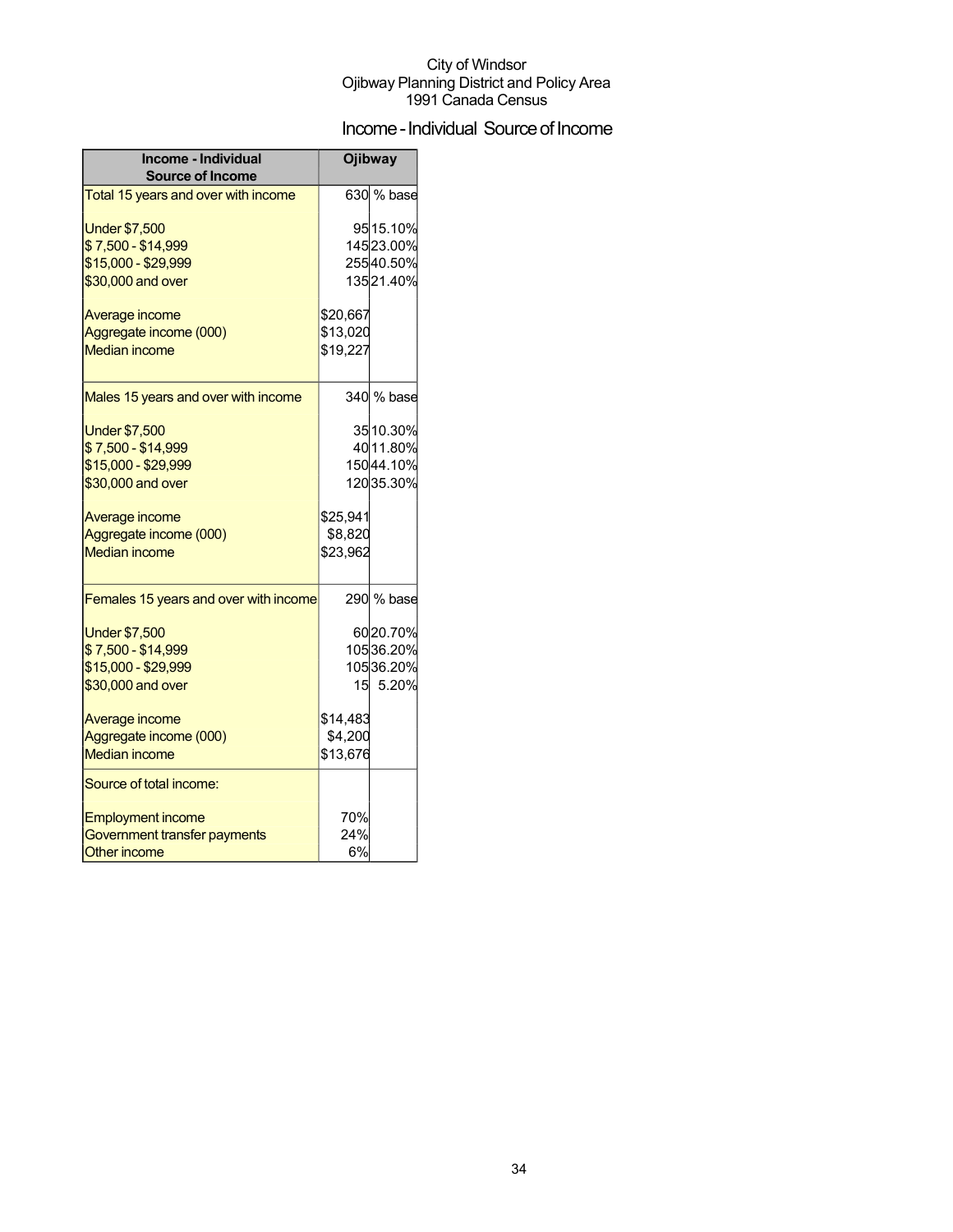## Income - Family and Household

| <b>Income - Family and Household</b>                                                                                                                                                                               | <b>Ojibway</b>                                            |                          |  |
|--------------------------------------------------------------------------------------------------------------------------------------------------------------------------------------------------------------------|-----------------------------------------------------------|--------------------------|--|
| <b>Total census families</b>                                                                                                                                                                                       |                                                           | 270 % base               |  |
| <b>Family Income:</b>                                                                                                                                                                                              |                                                           |                          |  |
| <b>Under \$20,000</b><br>\$20,000 - \$34,999<br>\$35,000 - \$49,999<br>\$50,000 and over                                                                                                                           | 39<br>54<br>80<br>102                                     | 14%<br>20%<br>30%<br>38% |  |
| Average income<br>Aggregate income (000)<br><b>Median income</b>                                                                                                                                                   | \$46,630<br>\$12,590<br>\$29,722                          |                          |  |
| <b>Total households</b>                                                                                                                                                                                            |                                                           | 345 % base               |  |
| Household Income:<br><b>Under \$20,000</b><br>\$20,000 - \$34,999<br>\$35,000 - \$49,999<br>\$50,000 and over<br>Average income<br>Aggregate income (000)<br><b>Median income</b>                                  | 110<br>60<br>85<br>85<br>\$36,886<br>\$12,910<br>\$33,343 | 32%<br>17%<br>25%<br>25% |  |
| Incidence of low income:<br><b>Total economic families</b><br><b>Families with low income</b><br>Incidence of low income<br>Total unattached individuals<br>Individuals with low income<br>Incidence of low income | 170<br>20<br>12%<br>0<br>0                                |                          |  |
| Persons in private households<br>Persons in low income families<br>Incidence of low income                                                                                                                         | 560<br>65<br>12%                                          |                          |  |